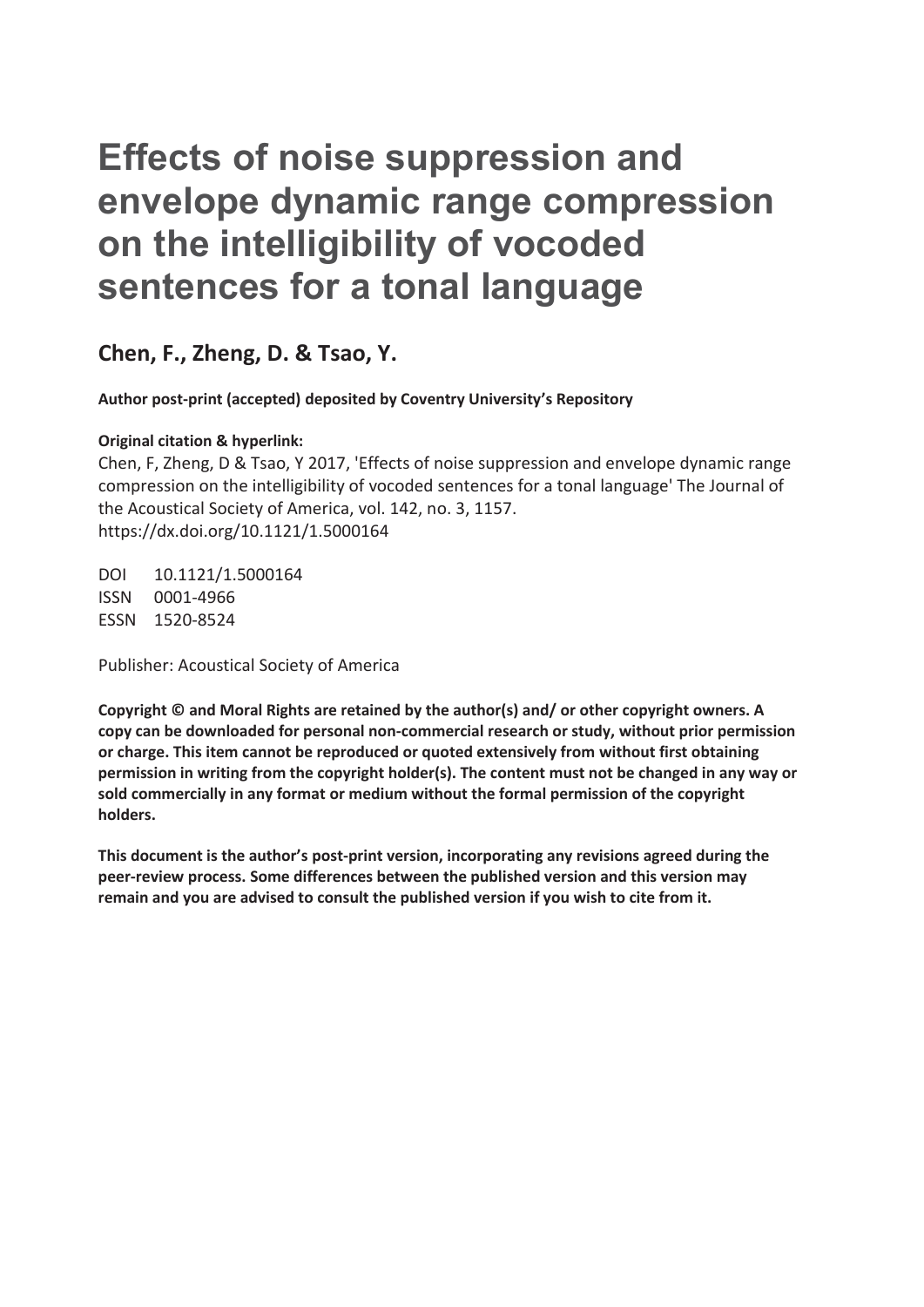# **Effects of noise suppression and envelope dynamic range compression on the intelligibility of vocoded sentences for a tonal language**

## **Fei Chen a)**

*Department of Electrical and Electronic Engineering, Southern University of Science and Technology, Xueyuan Road 1088#, Xili, Nanshan District, Shenzhen 518055, China*

### **Dingchang Zheng**

*Health and Wellbeing Academy, Faculty of Medical Science, Anglia Ruskin University, Chelmsford, UK*

### **Yu Tsao**

*Research Center for Information Technology Innovation, Academia Sinica, Taipei, Taiwan*

Wednesday, August 2, 2017

a) Author to whom correspondence should be addressed:

Fei Chen, Ph. D.

Department of Electrical and Electronic Engineering

Southern University of Science and Technology

Xueyuan Road 1088#, Xili, Nanshan District, Shenzhen 518055, China

Phone: 0086-755-88018554 Email: fchen@sustc.edu.cn

PACS number: 43.71.Gv, 43.71.Es

Keywords: Noise suppression, envelope dynamic range compression.

Running title: Intelligibility of vocoded sentences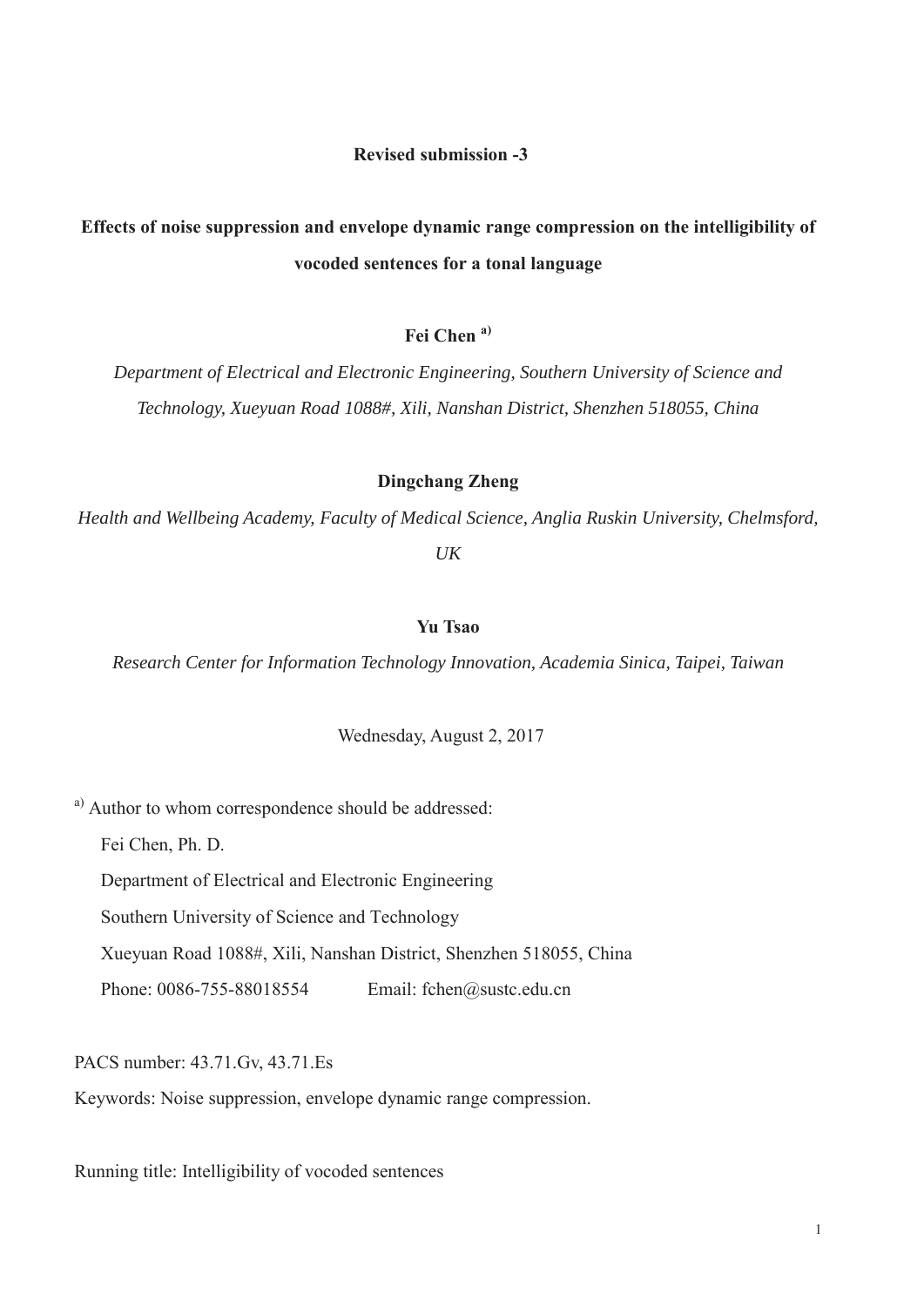**Abstract**: Vocoder simulation studies have suggested that the carrier signal type employed affects the intelligibility of vocoded speech. The present work further assessed how carrier signal type interacts with additional signal processing, namely, single-channel noise suppression and envelope dynamic range compression, in determining the intelligibility of vocoder simulations. In Experiment 1, Mandarin sentences that had been corrupted by speech spectrum-shaped noise (SSN) or two-talker babble (2TB) were processed by one of four single-channel noise-suppression algorithms before undergoing tone- (TV) or noise-vocoded (NV) processing. In Experiment 2, dynamic ranges of multiband envelope waveforms were compressed by scaling of the mean-removed envelope waveforms with a compression factor before undergoing TV or NV processing. TV Mandarin sentences yielded higher intelligibility scores with normal-hearing (NH) listeners than did noise-vocoded sentences. The intelligibility advantage of noise-suppressed vocoded speech depended on the masker type (SSN vs. 2TB). NV speech was more negatively influenced by envelope dynamic range compression than was TV speech. These findings suggest that an interactional effect exists between the carrier signal type employed in the vocoding process and envelope distortion caused by signal processing.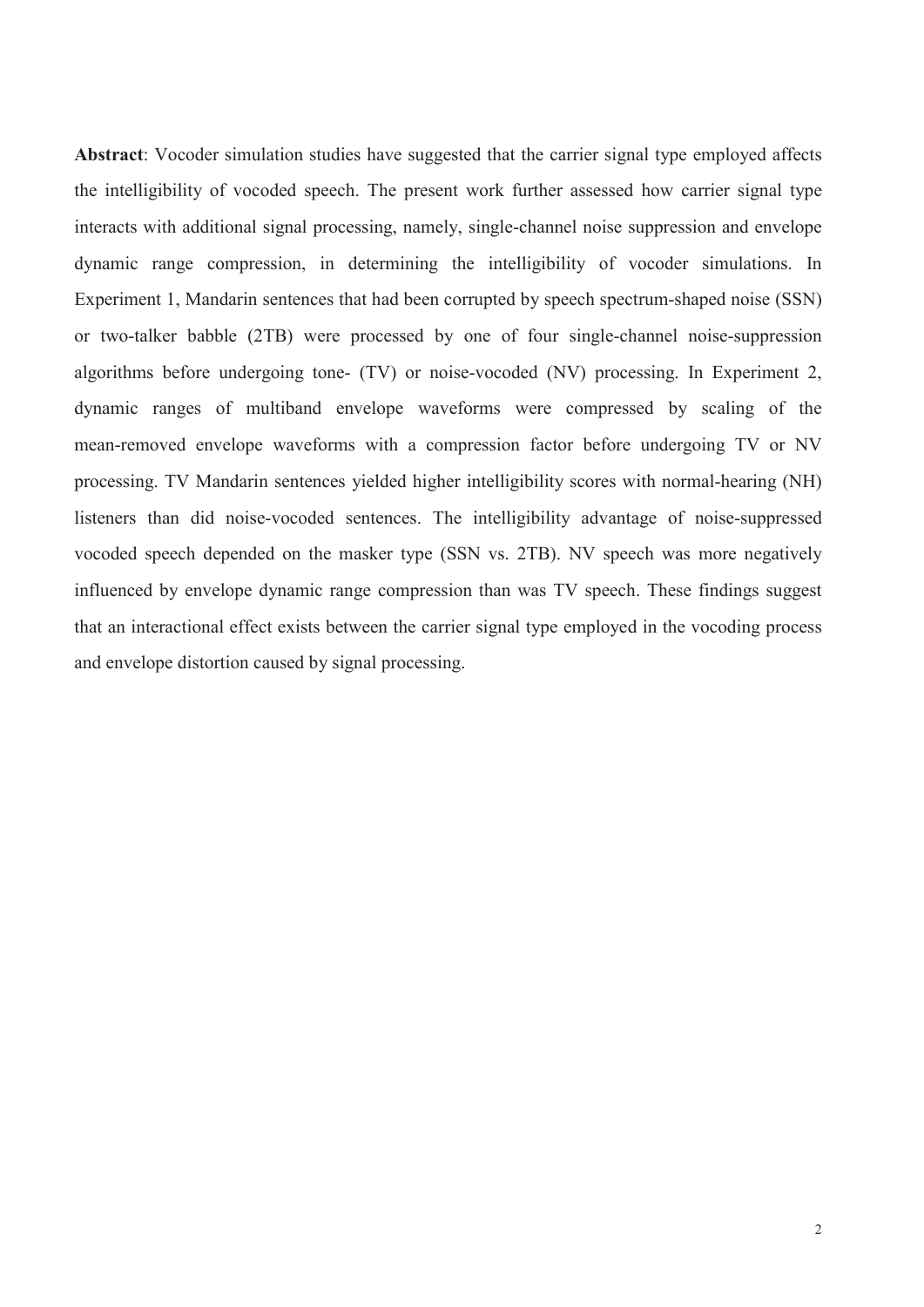### **I. INTRODUCTION**

The perceptual contribution of the temporal envelope has attracted enduring research interest. Many studies have assessed the importance of the temporal envelope for speech intelligibility under various conditions (e.g., Shannon *et al*., 1995; Dorman *et al*. 1997; Chen and Loizou, 2011a). Vocoder simulations have long been used to extract the multiband temporal envelope waveforms while removing the underlying fine-structure information to synthesize envelope-based vocoded speech (e.g., Shannon *et al*., 1995; Dorman *et al*. 1997; Chen and Loizou, 2011a). With envelope information from up to four bands, normal-hearing (NH) listeners can have near-perfect speech understanding in quiet condition (Shannon *et al*., 1995).

In a cochlear implant (CI) device, incoming sound signals are received via a microphone and fed into a speech processor. Most of the existing CI speech processors capture multi-channel temporal envelopes of sound signal inputs, and then generate electric stimulations that excite patients' residual auditory nerves directly. Vocoders aim to transfer only those acoustic cues that are present for CI users, so they simulate the signal processing of a CI. Vocoder simulations have been applied to examine numerous factors that influence the intelligibility of envelope-based vocoded speech, including the number of channels (Shannon *et al*., 1995; Dorman *et al*. 1997), carrier signal type (Dorman *et al*. 1997; Fu *et al*., 2004; Gonzalez and Oliver, 2005; Whitmal, *et al*., 2007; Chen and Lau, 2014), envelope cutoff frequency (Shannon *et al*. 1995; Xu *et al*. 2005; Souza and Rosen 2009), and frequency spacing (Kasturi and Loizou, 2007), among other factors. For this reason, vocoder simulations have been used widely to assess the potential of new speech-processing and coding strategies for CIs before large-scale clinical evaluations with users are conducted. Vocoder simulation remains a valuable tool in the field of CI research because it can be used to assess the effects of acoustic factors in the absence of patient-specific confounds.

When performing vocoder simulations, the envelope waveform is extracted by steps of bandpass filtering (BPF), waveform rectification and low-pass filtering (LPF) (see Fig. 1). The envelope waveform is used to modulate a carrier signal. There are two common types of carrier signals used in synthesizing vocoded speech; pure-tone and white-noise signals yield tone- (TV) and noise-vocoded (NV) speech stimuli, respectively. A limited number of studies have compared the relative performance of these two vocoder types on speech intelligibility in English (e.g., Dorman *et al*. 1997; Whitmal, *et al*., 2007; Souza and Rosen, 2009; Rosen *et al.*, 2015) and on the

3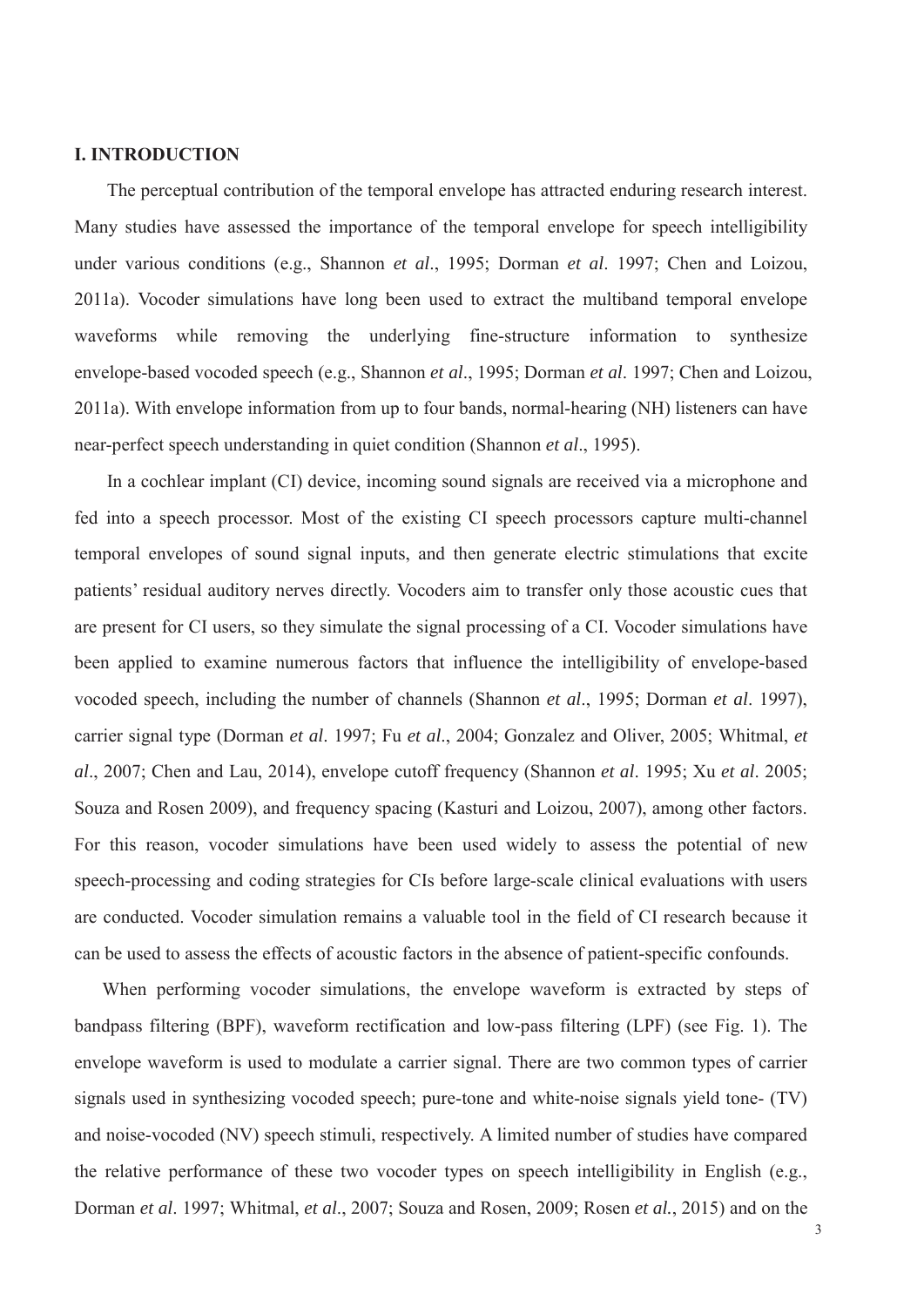listener's ability to distinguish gender and speaker identity (in English, Fu *et al*., 2004; in Spanish, Gonzalez and Oliver, 2005). Dorman *et al*. (1997) compared English speech intelligibility using a tone or noise vocoder with varying numbers of channels and found only small differences that did not reach statistical significance under most test conditions with vowels, consonants, and sentences. Their findings suggested that neither of the two vocoder types was superior to the other. However, in a more recent study, Whitmal *et al*. (2007) examined the intelligibility of English sentences and vowel-consonant-vowel syllables using a six-band vocoder and found that a tone vocoder produced more intelligible speech than a noise vocoder under both quiet and noisy conditions across different signal-to-noise ratios (SNRs) and two different masker types, namely, speech spectrum-shaped noise (SSN) and two-talker babble (2TB). In their study on the interaction between carrier type and cutoff frequency in the vocoding process, Souza and Rosen (2009) found that TV speech was less intelligible than NV speech for a low envelope cutoff frequency of 30 Hz, but more intelligible for a high envelope cutoff of 300 Hz. And Rosen *et al*. (2015) reported recently that using tone carriers with a denser spectrum improved the intelligibility of TV speech considerably over typical tone vocoders, equating and even surpassing the performance observed with noise vocoders.



**FIG 1.** Block diagrams of (a) tone-vocoder and (b) noise-vocoder processes.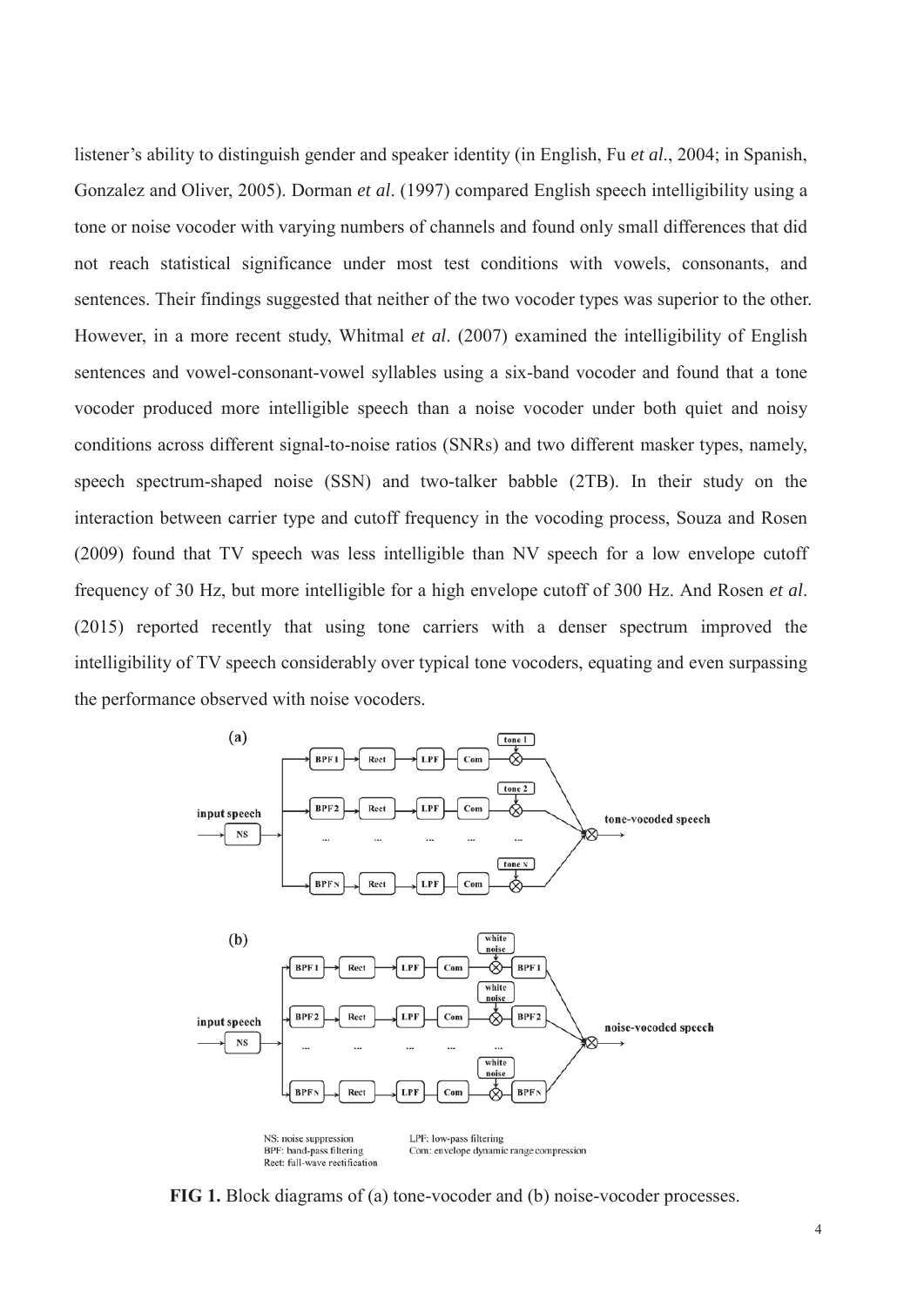Studies on gender and speaker identification, in which good performance depends heavily on cues such as fundamental frequency (F0) and formant structure, have shown better performance for TV speech than for NV speech. Using one- and four-band noise vocoders, Fu *et al*. (2004) observed poor voice gender discrimination (approximately chance level). However, with a tone vocoder, they obtained better results that were more consistent with those of real CI users. In another study of gender and speaker identification in Spanish, Gonzalez and Oliver (2005) found that the tone vocoder performed substantially better than did the noise vocoder across conditions with different numbers of channels. Recently, Chen and Lau (2014) evaluated the effect of vocoder carrier signal type on the intelligibility of Mandarin Chinese, a tonal language, and found an advantage of tone over noise carriers on the intelligibility of vocoded Chinese speech.

Noise is prevalent in our daily lives and poses a great challenge to human speech perception. Alleviation of background noise interference is the goal of many single-channel noise-suppression algorithms, such as the spectral-subtraction (Kamath and Loizou 2002), statistical-model-based (Ephraim and Malah, 1985), and subspace (Hu and Loizou, 2003) algorithms. However, noise suppression may cause undesirable distortion (e.g., "musical noise") of speech, which is detrimental to speech perception (Loizou, 2007). Certain noise-suppression algorithms (e.g., statistically based Wiener filtering) have been shown to improve speech quality *per se* without improving speech intelligibility for NH listeners (Hu and Loizou, 2007; Li *et al*., 2011).

Vocoded speech is synthesized with multiband envelope information from the original speech signal. When the original speech signal contains distortions due to noise-reduction processing, it is unclear how this distortion affects the intelligibility of envelope-based vocoded speech. In Experiment 1, our aim was to investigate whether the intelligibility advantage of tone over noise vocoders persists when noise-suppression processing is used. Comparisons between tone and noise vocoders have shown no inherent fluctuation in a tone carrier compared to a noise carrier. The combination of envelope distortion (caused by noise-suppression processing) and inherent fluctuation in a noise carrier may have a negative influence on the intelligibility of NV speech. Hence, we hypothesized that carrier signal type may affect the intelligibility of vocoded speech in the context of noise-suppression processing. In other words, we are supposing that the intelligibility advantage of tone over noise vocoders may occur when the vocoding process involves noise-suppression processing. In addition, the effect of noise masking is commonly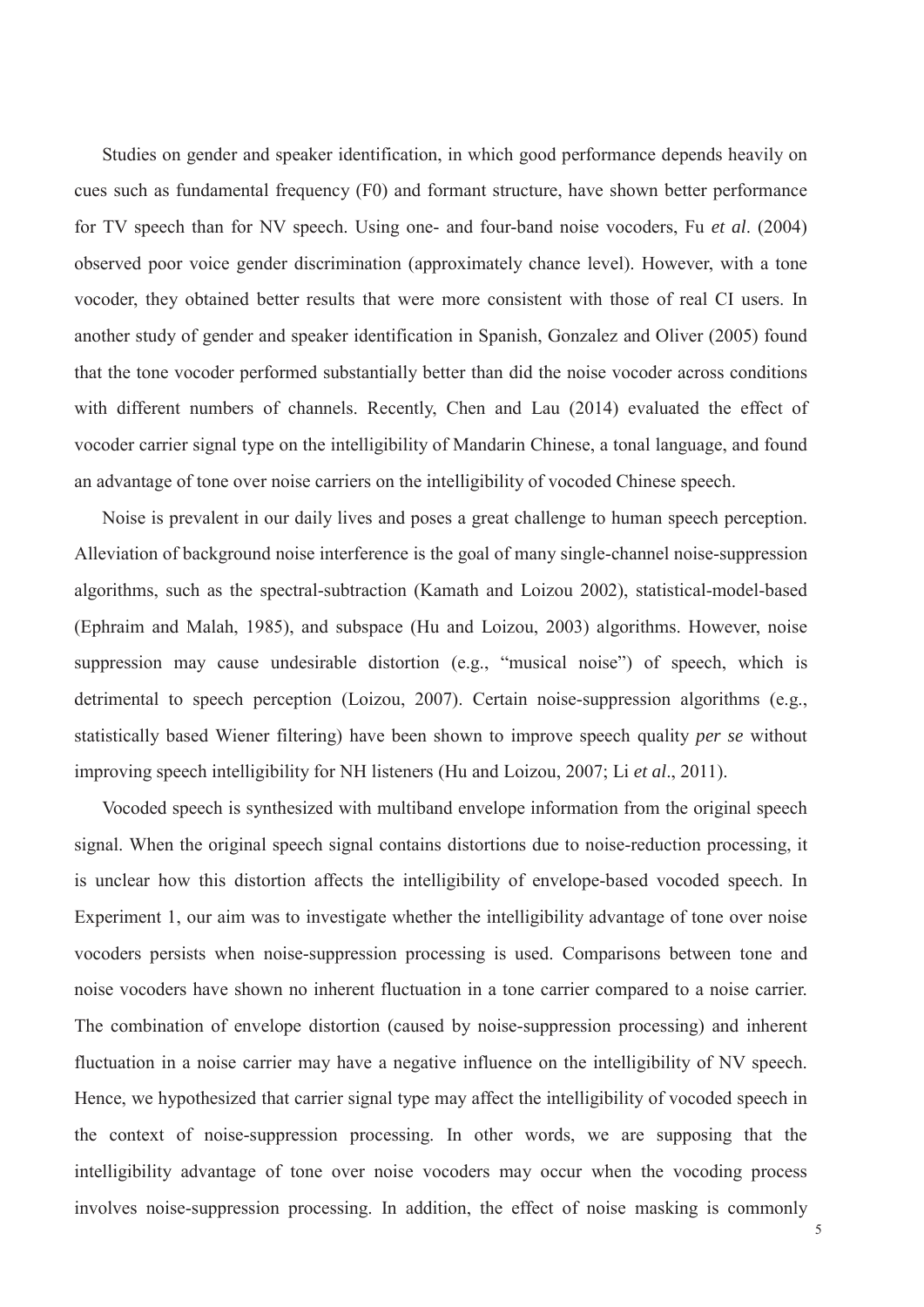represented by two mechanisms: energetic masking by steady-state noise, and informational masking by other speech characteristics, such as fluctuations, in the noise (Carhart *et al*., 1967; Watson, 2005). Hence, in Experiment 1, we also examined whether the interactional effect of the vocoder type and noise-suppression processing depends on the masker type.

Dynamic range plays an important role in speech perception (e.g., Zeng *et al*., 2002). This fact provides a partial explanation for why CI users have poor speech perception (i.e., reduced hearing dynamic range of 5–10 dB), especially in adverse listening environments. Fitting the wide dynamic range of speech signals into the narrow range of the residual hearing of CI users requires dynamic range compression. Several vocoder simulation studies have assessed the effect of envelope dynamic range on speech intelligibility (Fu and Shannon, 1999; Loizou *et al*., 2000; Chen *et al*., 2013; Lai *et al*., 2015). Similarly, we are interested in clarifying whether reducing the dynamic range has a negative effect on envelope-based vocoded speech, and to what extent carrier signal type affects the intelligibility of vocoded speech with a dynamic range-compressed envelope. In Experiment 2, our aim was to investigate whether the intelligibility advantage of tone over noise vocoders persists in the context of envelope dynamic range compression. Earlier work has shown that the spectral sidebands contained in TV speech (due to the multiplication of pure-tone carrier and envelope waveform) carries additional cue which is beneficial for speech intelligibility (e.g., Whitmal et al., 2007; Stone et al., 2008). In addition, white-noise carrier has intrinsic envelope fluctuations that are absent in pure-tone carrier. Multiplying the white-noise carrier by the envelope waveform may have an additional temporal influence on the envelope waveform, which is detrimental to speech understanding (Stone et al., 2011). Given the potential negative effect of dynamic range compression and the intelligibility disadvantage of NV relative to TV speech, this work hypothesized that when envelope dynamic range compression is included in the vocoding process, the intelligibility of NV speech would drop at a higher rate than that of TV speech. NV speech would be far less intelligible than TV speech.

# **II. EXPERIMENT 1: EFFECT OF NOISE SUPPRESSION ON THE INTELLIGIBITY OF VOCODED SENTENCES**

The purpose of Experiment 1 was to examine the effect of noise suppression on the intelligibility of TV and NV Mandarin sentences.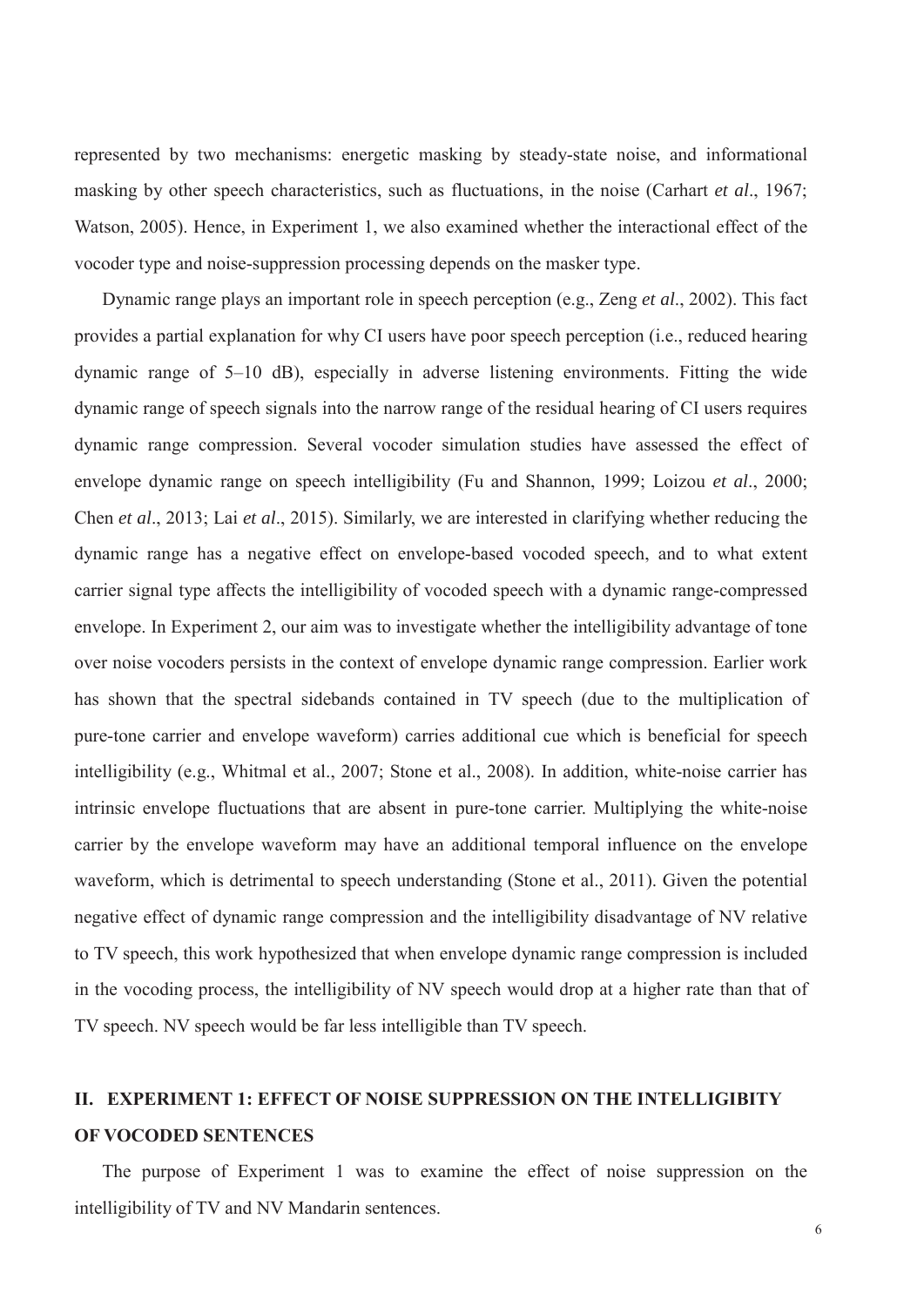### **A. Methods**

### *1. Subjects*

Eight (five males and three females) native-Mandarin-Chinese listeners (18–23 years old) participated in the experiment. All participants were undergraduate students at Southern University of Science and Technology, and were paid for their participation. All subjects had NH, as determined by having measured pure-tone thresholds (250–8000 Hz) better or equal to a 20-dB hearing level. The study protocol was approved by the Human Research Ethics Committee for Non-Clinical Faculties of Southern University of Science and Technology.

### *2. Materials*

The speech material consisted of sentences taken from the Mandarin Hearing in Noise Test (MHINT) database (Wong *et al.*, 2007), which includes 24 lists of 10 sentences, with each sentence containing 10 key words. All of the sentences were produced by a male speaker with an F0 range of 75–180 Hz.

Two types of masking were used to corrupt the sentences: steady-state SSN and 2TB. For SSN masking, a finite impulse response filter was designed based on the average spectrum of the MHINT sentences, and a white noise was filtered and scaled to the same long-term average spectrum and level as the sentences. The 2TB masker contained two equal-level interfering male talkers. A random noise segment of the same length as the clean speech signal was cut out of the noise recordings, appropriately scaled to reach the desired input SNR level, and finally added to the speech signals at -2-dB and 6-dB input SNR levels for the SSN and 2TB maskers, respectively. The input SNR levels were chosen based on known performance from a pilot study.

### *3. Signal processing*

The noise-suppressed vocoded speech generation processes are summarized in block diagrams in Figure 1. Input noise-corrupted speech signals were first processed by existing single-channel noise-suppression algorithms, followed by the tone- or noise-vocoding process. To process noise-corrupted sentences, we used four representative noise-suppression algorithms: the generalized Karhunen-Loeve transform (KLT) approach (Hu and Loizou, 2003), the Log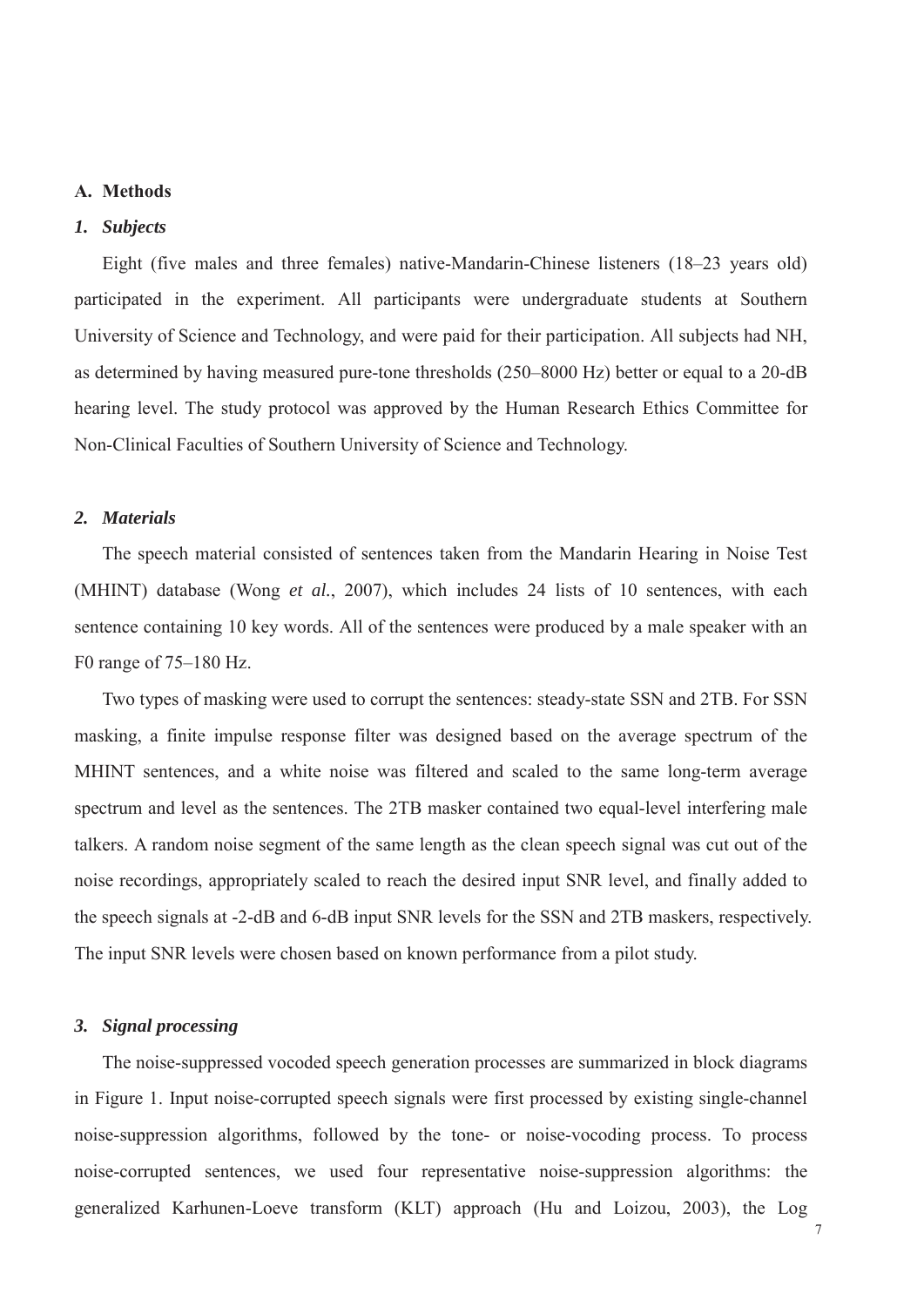Minimum Mean Square Error (logMMSE) algorithm (Ephraim and Malah, 1985), the multiband spectral subtraction (MB) algorithm (Kamath and Loizou, 2002), and the Wiener algorithm based on *a priori* SNR estimation (Scalart and Filho, 1996). These four algorithms encompass the four most commonly used types of single-channel noise-suppression methods, namely the subspace, statistical-modeling, spectral-subtraction, and Wiener-filtering approaches, respectively (see review in Loizou, 2007).

For the KLT method, the noise-corrupted speech signal is projected into orthogonal subspaces; KLT parts representing the signal subspace are modified by a gain function, determined by the estimator; remaining KLT parts representing the noise subspace are nulled; and the enhanced signal is obtained from the inverse KLT of the modified parts (Hu and Loizou, 2003). The statistical-modeling approach employs statistical models with optimization criteria (e.g., minimum mean square error) to estimate the magnitude spectrum of the speech signal (Ephraim and Malah, 1985). The spectral-subtractive algorithm is implemented with an estimate of the clean signal spectrum, generated by subtracting an estimate of the noise spectrum from a noise-corrupted speech spectrum (Kamath and Loizou 2002). The Wiener filter uses *a priori* SNR statistics to design a gain function that suppresses low-SNR segments, while preserving high-SNR ones. Detailed descriptions of the algorithms including the exact parameters used in the current study can be found in Hu and Loizou (2007) and Loizou (2007). The Matlab code used to implement the four noise-suppression algorithms was obtained from Loizou (2007).

All noise-suppressed materials were further processed by a tone or noise vocoder (Fig. 1). To implement the tone vocoder, speech signals were first processed through a pre-emphasis filter (first-order high-pass filter with 1200-Hz cutoff frequency). Then, signals were bandpass-filtered into eight frequency bands between 80 Hz and 6000 Hz with sixth-order Butterworth filters. The cutoff frequencies for the channel allocation of bandpass filters were (in Hz): 80, 221, 426, 724, 1158, 1790, 2710, 4050, and 6000. From each band, the envelope was extracted by full-wave rectification and low-pass filtering with a 200-Hz cutoff frequency by way of a fourth-order Butterworth filter. Sine waves at the center frequencies of the bandpass filters were generated with amplitudes modulated by the extracted envelopes. All amplitude-modulated sine waves from the resultant set of bands were summed to generate a TV stimulus, whose amplitude was adjusted to have the same root-mean-square (RMS) energy as the original speech signal. RMS energy

8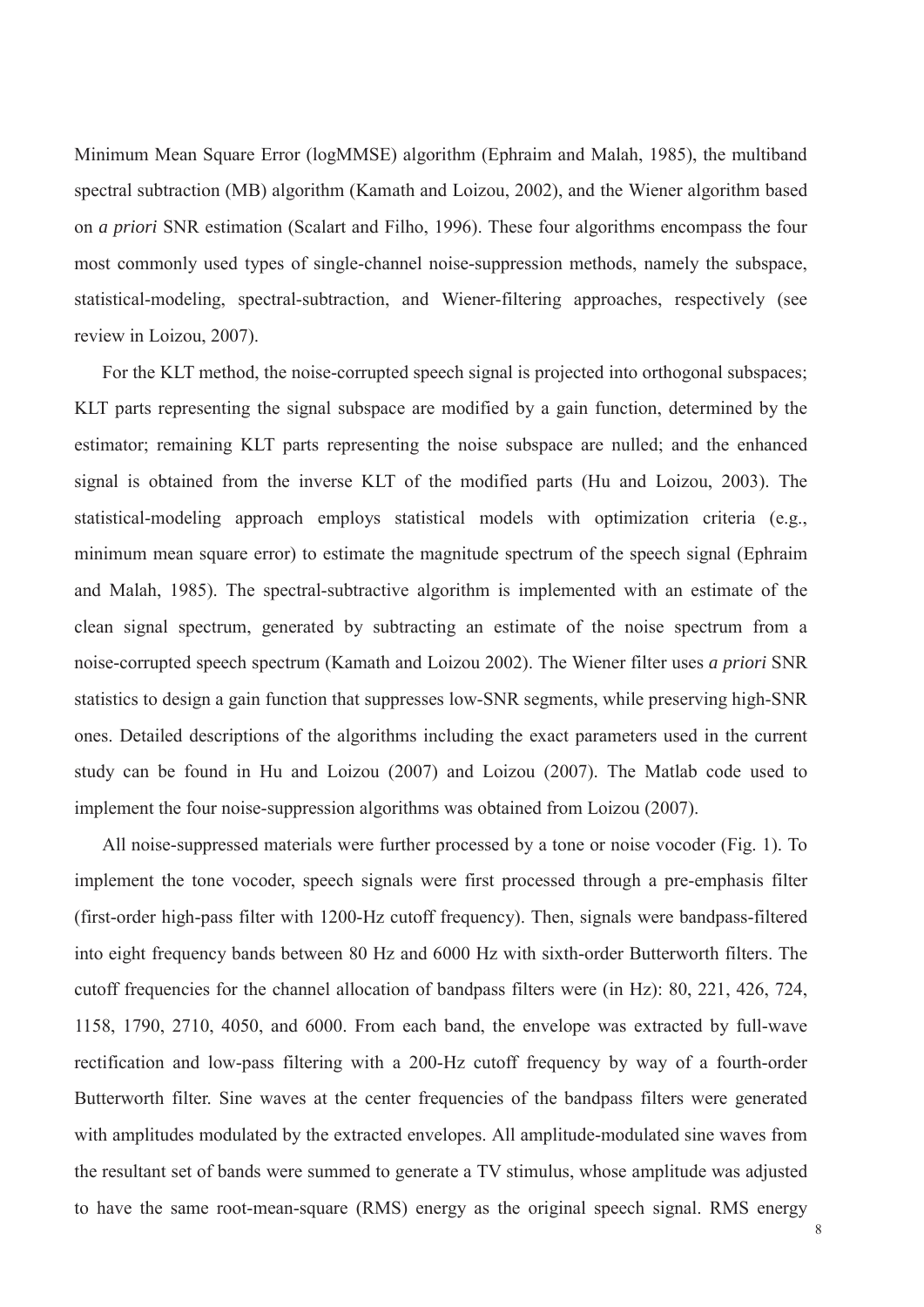scaling was performed with respect to the noisy and noise-suppressed input speech signals under the noisy and noise-suppressed conditions, respectively. Noise-suppression processing causes an RMS energy difference between noisy and noise-suppressed speech signals. The RMS energy scaling was done with respect to the energy of each original speech signal. Experimental results may vary when RMS energy is scaled with respect to the same energy (of either the noisy or noise-suppressed speech signal); this possibility warrants further investigation.

Implementation of the noise vocoder was similar to that of the tone vocoder, except that a white noise instead of a sine wave was used as the carrier signal, and amplitude-modulated by the extracted envelope. Output from each band was further band-limited with the same bandpass filter at that band. All amplitude-modulated noises (with band-limiting processing) were summed to generate the NV stimulus, with its amplitude adjusted to have the same RMS power as the original signal. Again, RMS energy scaling was performed with respect to the noisy and noise-suppressed input speech signals under the noisy and noise-suppression conditions, respectively. The envelope dynamic compression block (labeled 'Com' in Fig. 1) was deactivated (compression factor  $\alpha = 1$ ; see Experiment 2) in the vocoding process.

#### *4. Procedure*

The experiment was performed in a sound booth, and stimuli were played to listeners diotically through an HD 650 circumaural headphone (Sennheiser, Germany) set at a comfortable listening level. Before the actual testing session, each subject participated in a 10-min training session and was given four lists of 10 MHINT sentences. The training session familiarized the subjects with the testing procedure and conditions. During the training session, the subjects were allowed to read transcriptions of the training sentences while they were listening to the sentences. Four testing conditions  $[= 2 \text{ masker types (i.e., SSN at -2 dB SNR and 2TB at 6 dB SNR}) \times 2$ vocoder types (i.e., TV and NV)  $\times$  1 signal processing condition (i.e., noisy)] were used during training. In the testing session, the order of the conditions was randomized across subjects, and the subjects were asked to repeat orally all of the words they heard. In addition, the lists were randomized across listeners. The sentences used during testing were not the same as any of the training sentences. Each subject participated in a total of 20 conditions [= 2 masker types (i.e., SSN at -2 dB SNR and 2TB at 6 dB SNR)  $\times$  2 vocoder types (i.e., TV and NV)  $\times$  5 signal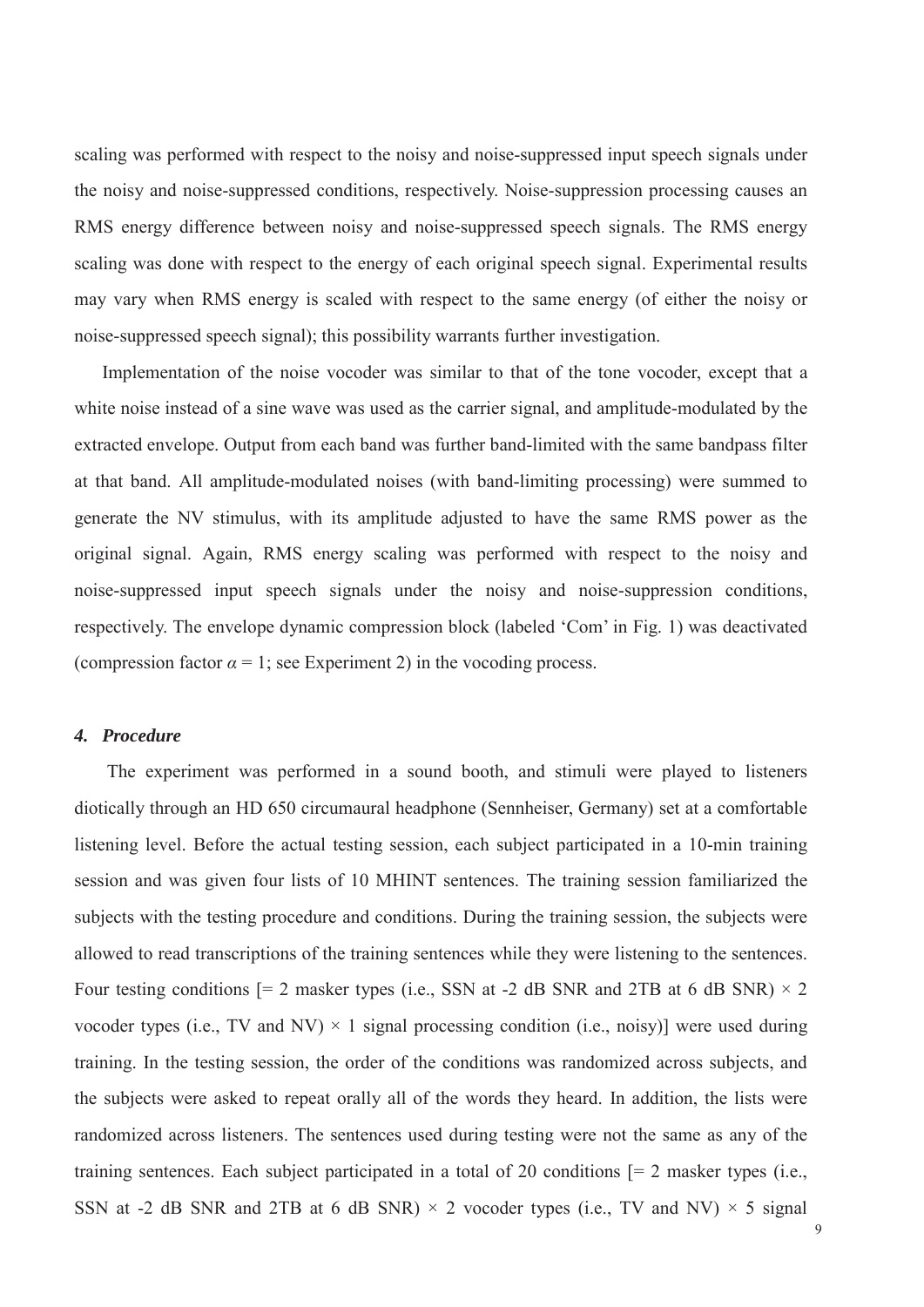processing conditions (i.e., KLT, logMMSE, Wiener, MB, and noisy)]. One list of 10 Mandarin sentences was used per tested condition, and none of the sentences was repeated across conditions. Subjects were allowed to listen to each stimulus a maximum of three times, and were asked to repeat as many words as they could recognize. A simple custom software interface was designed for the listening experiment, which each participant used to control the auditory delivery of the processed stimuli. During the testing session, a tester accompanied the participant and scored his/her response in the computer. A 5-minute break was given every 30 minutes to avoid listening fatigue. The intelligibility score for each condition was computed as the ratio between the number of correctly recognized words and the total number of words contained in each MHINT list. The total testing time was one hour and ten minutes (10-minute training and 60-minute testing).

### *5. Data analysis*

The data were subjected to two-way repeated measures analyses of variance (rmANOVAs) with recognition score as the dependent variable and vocoder type and signal processing condition as within-subject factors. Recognition scores were first converted to rational arcsine units using the rationalized arcsine transform (Studebaker, 1985). A one-way rmANOVA was conducted for each type of vocoder to further analyze the effect of signal processing condition; the ANOVA alpha level was Bonferroni corrected, and only those tests with  $p$  values lower than 0.0125 (= 0.05/4) were considered significant. Paired *t*-tests were conducted in each signal processing condition to further analyze vocoder-type effects.

### **B. Results**

Mean recognition scores for all conditions in Experiment 1 are shown in Figure 2, with data for the SSN and 2TB maskers shown in panels a and b, respectively. For the results of the SSN masker at -2 dB SNR condition (Fig. 2a), a two-way rmANOVA indicated significant effects of vocoder type  $(F_{1, 7} = 34.13, p \le 0.005)$  and signal processing condition  $(F_{4, 28} = 19.83, p \le 0.001)$ , but no significant interaction between these two variables ( $F_{4, 28} = 0.397$ ,  $p = 0.81$ ). One-way rmANOVAs showed significant differences in performance between Wiener-processed and noisy (i.e., no noise suppression) vocoded speech for both vocoder types ( $p < 0.01$ ), and paired *t*-tests revealed performance differences (*p* < 0.05) between paired TV and NV speech under all signal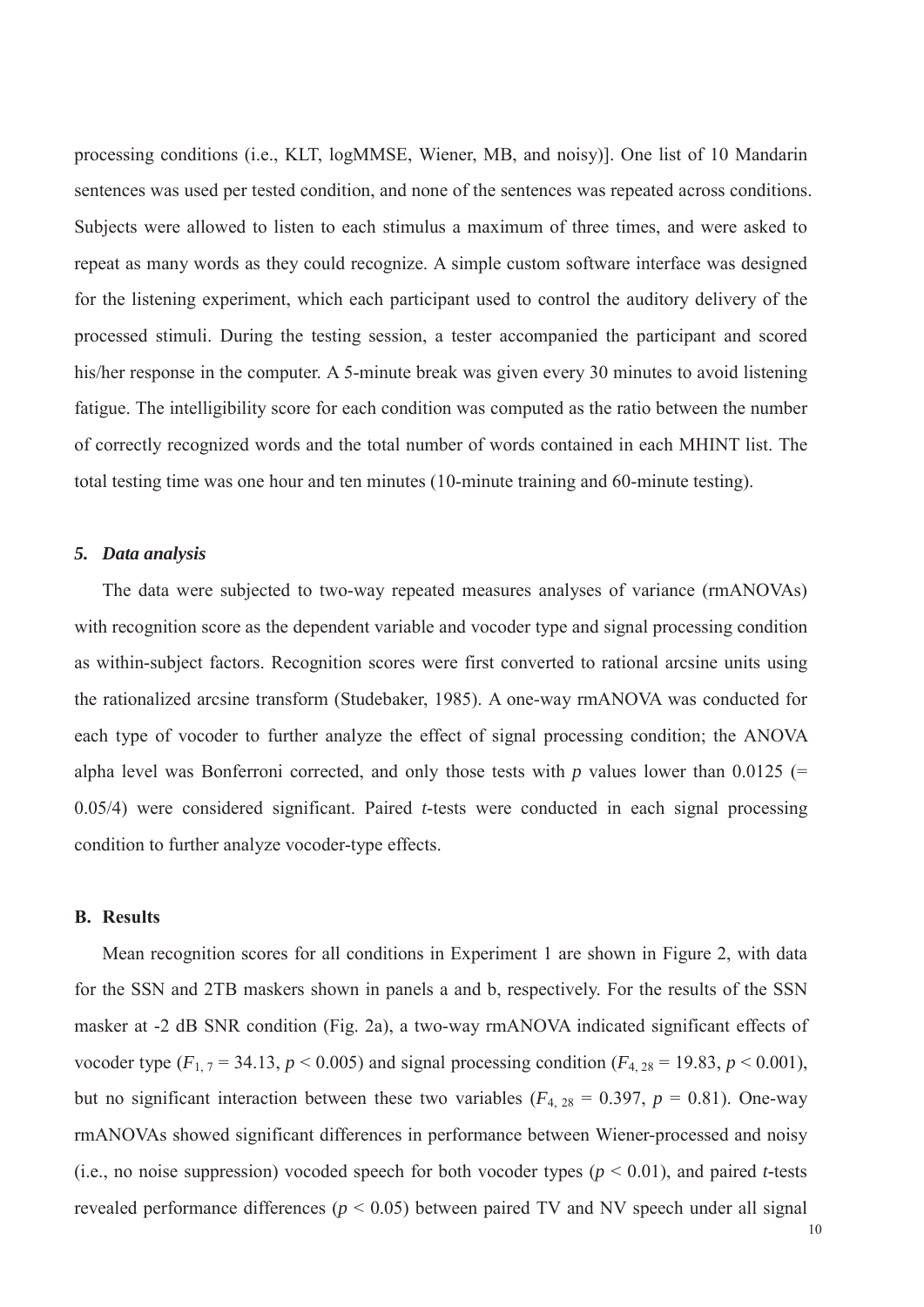processing conditions.



**FIG 2.** Sentence recognition scores for all conditions with and without noise reduction algorithms with (a) a -2-dB SNR SSN masker and (b) a 6-dB SNR 2TB masker. The error bars denote  $\pm 1$ standard error of the mean. The asterisk denotes that the intelligibility score is significantly (*p*<0.01) larger than that in the noisy condition.

For the results of the 2TB masker at 6 dB SNR condition (Fig. 2b), a two-way rmANOVA indicated significant effects of vocoder type  $(F_{1, 7} = 69.14, p < 0.001)$  and signal processing condition ( $F_{4, 28} = 3.65, p < 0.05$ ), but not a significant interaction ( $F_{4, 28} = 0.40, p = 0.81$ ) between vocoder type and signal processing condition. Again, a one-way rmANOVA revealed no significant performance difference  $(p > 0.02)$  between noise-suppressed and noisy vocoded speech. Paired *t*-tests revealed significant performance differences (*p* < 0.05) between paired TV and NV speech under all signal processing conditions.

# **III. EXPERIMENT 2: EFFECT OF ENVELOPE DYNAMIC RANGE COMPRESSION ON THE INTELLIGIBITY OF VOCODED SENTENCES**

The purpose of Experiment 2 was to examine the effect of envelope dynamic range compression on the intelligibility of TV and NV Mandarin sentences.

### **A. Methods**

### *1. Subjects and Materials*

Seven (four males and three females, 19–20 years old) new (i.e., did not participate in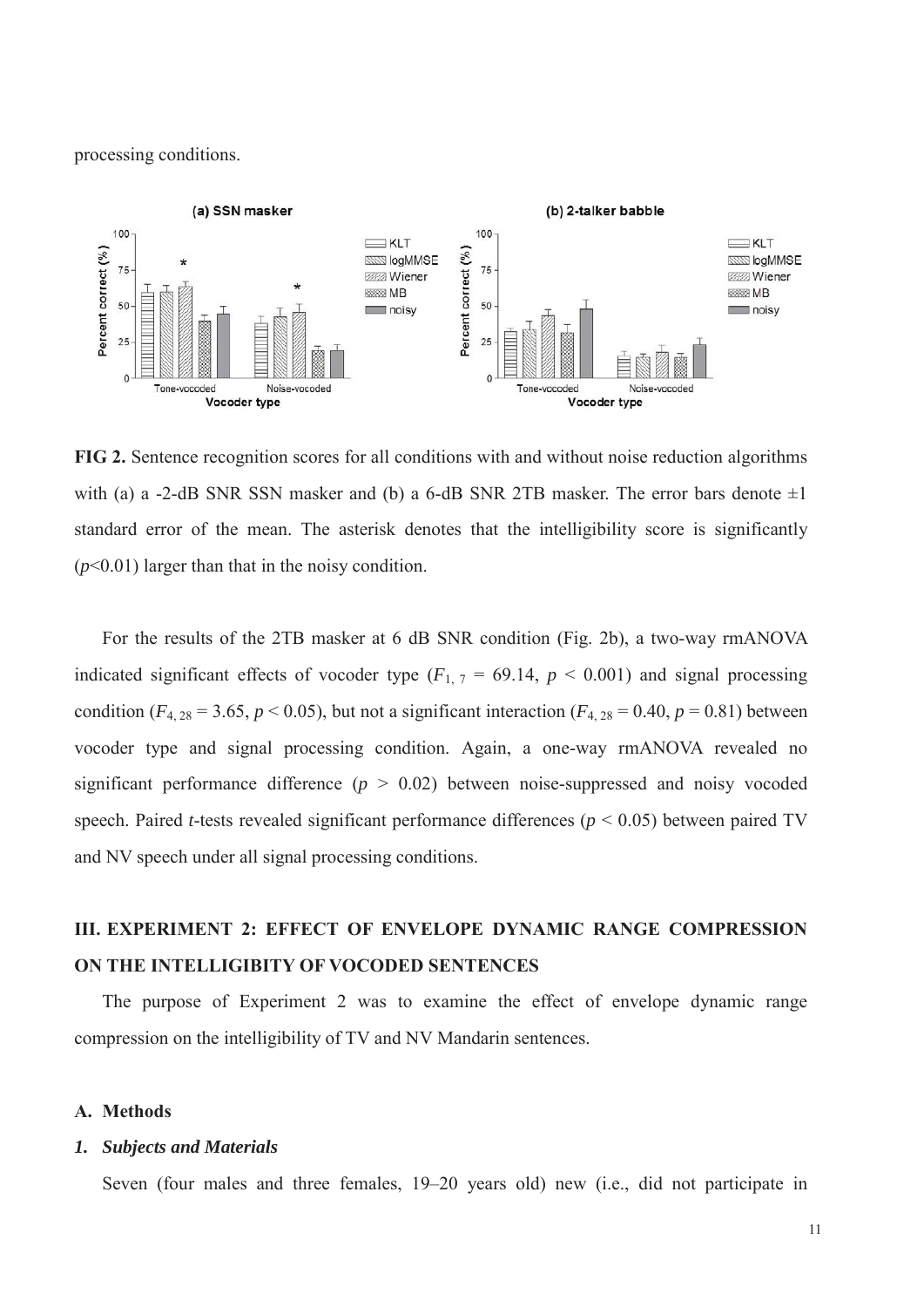Experiment 1) NH native-Mandarin listeners participated in this experiment. All participants were undergraduate students at Southern University of Science and Technology, and were paid for their participation.

The speech materials were the same as in Experiment 1, and the SSN masker was used to corrupt the MHINT sentences at 3 dB and -3 dB input SNR levels.

### *2. Signal processing*

We implemented a simple compression method (Chen *et al.*, 2013). Letting x and y denote input and output amplitude envelopes, respectively, the output compressed amplitude envelope  $y$ was computed as:

$$
y = \alpha \times (x - \overline{x}) + \overline{x}, \tag{1}
$$

where  $\bar{x}$  is the mean of the input amplitude envelope *x*, and *a* is the compression factor constant chosen for compressing the output amplitude envelope dynamic range. Mean values of the output and input amplitude envelopes were equal (i.e.,  $\overline{y} = \overline{x}$ ), regardless of the value of  $\alpha$ . A small compression factor  $\alpha$  denotes a large compression ratio and *vice versa*. When  $\alpha = 0$  in Eq. (1), the compressed amplitude envelope becomes a DC signal with a constant value of  $\bar{x}$  (i.e.,  $\bar{y} = \bar{x}$ ), and the dynamic range is 0 dB. When  $\alpha = 1.0$ , the output amplitude envelope maintains the original dynamic range of the input (i.e., no envelope compression). Figure 3 shows the three compressed amplitude envelope waveforms, with compression factor  $\alpha = 1.0, 0.5$ , and 0.2, respectively. Note that the three compressed amplitude envelope waveforms have the same mean values (dashed lines in the three panels in Fig. 3). We employed  $\alpha$  values of 1, 0.5, and 0.2, which reduced the input envelope dynamic range by 0 dB, 6 dB, and 14 dB, respectively.

The compressed envelope was multiplied by the carrier signal (i.e., tone or noise) to generate vocoded stimuli, as in Experiment 1. The noise suppression (NS) block in Fig. 1 was deactivated in the vocoding process. The compression strategy in Eq. (1) was motivated by preserving the loudness of processed speech signals, while reducing the dynamic range of envelope variation selectively (Chen *et al*., 2013). The compression strategy in Eq. (1) is different from those used in actual CIs, wherein a nonlinear function is used to limit the speech envelope into the range restricted by the threshold and most comfortable levels of a CI listener.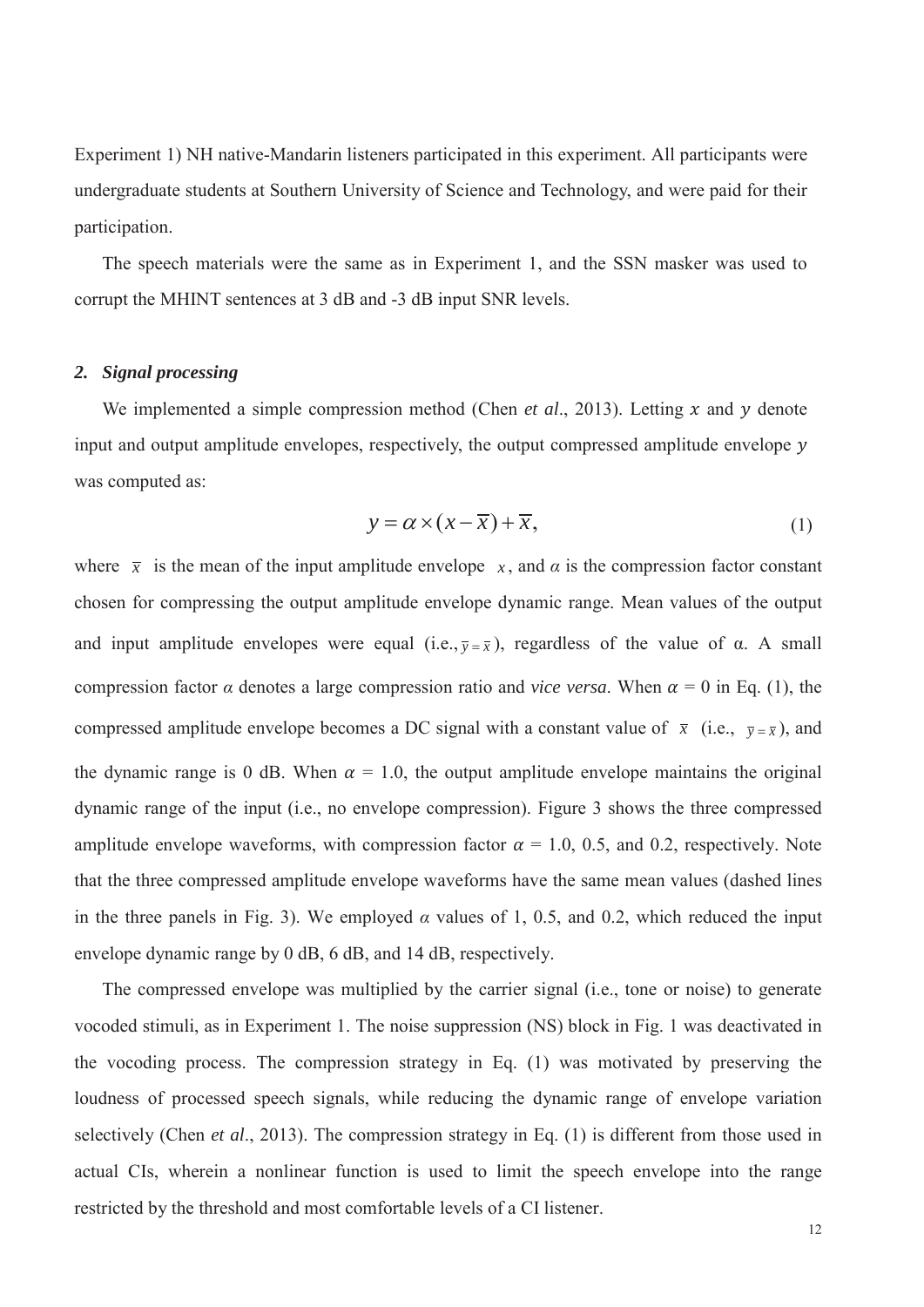

**FIG 3.** Example waveforms of compressed amplitude envelope with compression factor  $\alpha$  of values (a) 1.0, (b) 0.5, and (c) 0.2. The dashed line in each panel denotes the mean value of the amplitude envelope waveform.

### *3. Procedure*

The experimental procedure used in Experiment 2 was essentially the same as that used in Experiment 1. Again, in the training session in which subjects were familiarized with the testing procedure and conditions, each subject was given four lists of 10 sentences (different from those used in the testing session) and allowed to read transcriptions while listening to the sentences. However, in Experiment 2, each subject was exposed to a total of 12 conditions [= 2 input SNR levels (i.e., 3 dB and -3 dB)  $\times$  2 vocoder types (i.e., TV and NV)  $\times$  3 values of compression factor (i.e.,  $\alpha$ =1.0, 0.5 and 0.2)], which were randomized across the subjects. As in Experiment 1, one list of 10 sentences was presented per condition, and none of the sentences was repeated across the conditions. The total testing time was 50 minutes (10-minute training and 40-minute testing).

### *6. Data analysis*

The data were analyzed as in Experiment 1. The three within-subject factors for the three-way rmANOVAs were vocoder type, SNR level and compression factor; and paired *t*-tests were conducted in each compression condition to further analyze vocoder-type effects.

#### **B. Results**

The mean recognition scores of Mandarin sentences for all conditions are shown in Figure 4. A three-way rmANOVA indicated significant effects of vocoder type  $(F_{1,6} = 167.47, p \le 0.005)$ , SNR level ( $F_{1, 6} = 230.66$ ,  $p < 0.005$ ) and compression factor ( $F_{2, 12} = 107.75$ ,  $p < 0.005$ ), as well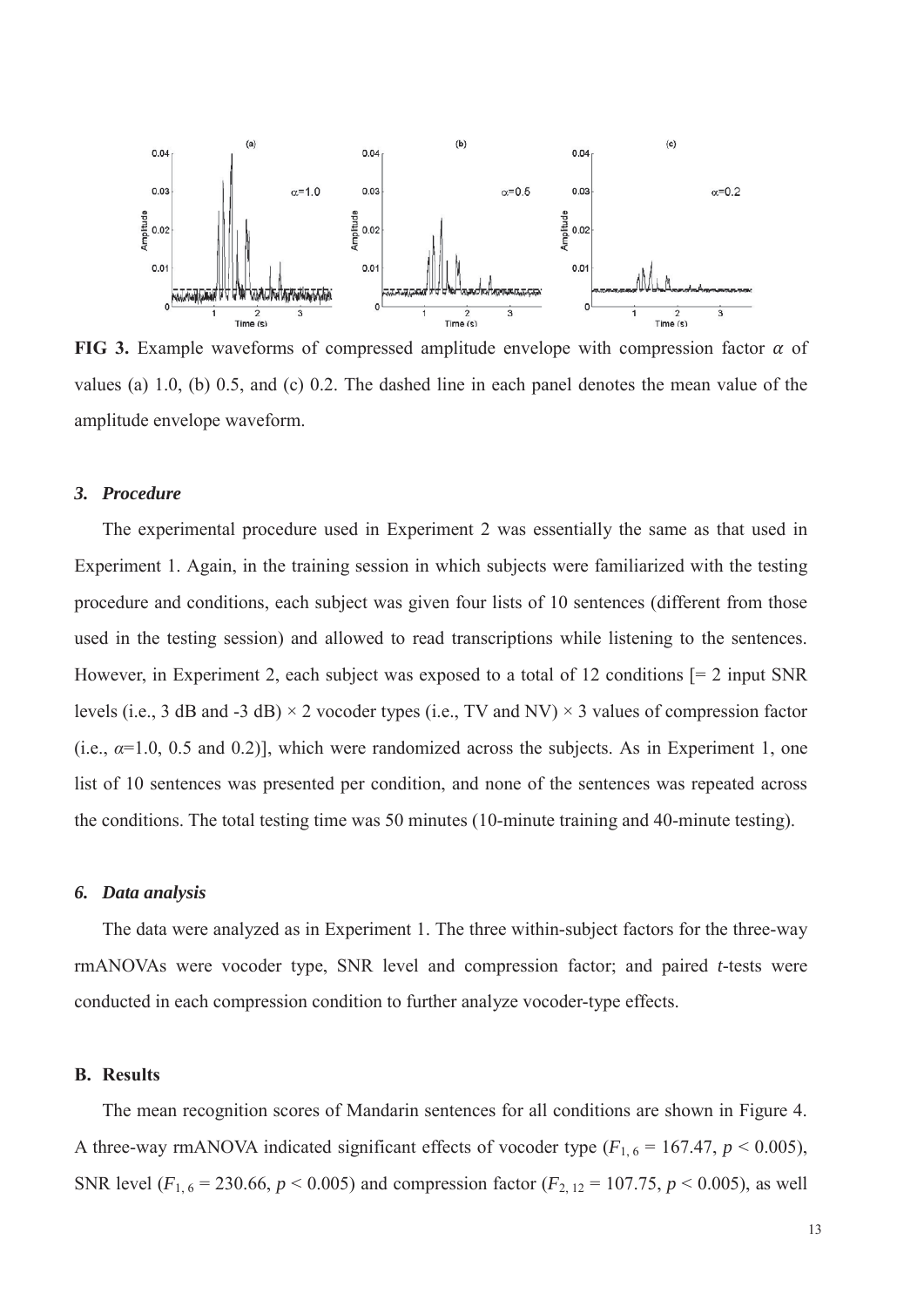as a non-significant interaction between vocoder type and SNR level ( $F_{1, 6} = 5.9$ ,  $p = 0.06$ ), a non-significant interaction between SNR level and compression factor  $(F_{2, 12} = 153.80, p = 0.3)$ , a significant interaction between vocoder type and compression factor  $(F_{1, 6} = 6.69, p \lt 0.05)$ , and a non-significant interaction among vocoder type, SNR level and compression factor  $(F_{2, 12} = 3.08,$  $p = 0.09$ ). Paired *t*-tests showed that performance differed significantly ( $p \le 0.001$ ) between TV and NV speech under all test conditions with the same SNR level and compression factor value.



**FIG 4.** Sentence recognition scores for all test conditions. The error bars denote  $\pm 1$  standard error of the mean. The asterisk denotes that the intelligibility score of tone-vocoded speech is significantly (*p*<0.005) larger than that of noise-vocoded speech.

The significant interaction between vocoder type and compression factor appears to be due to the ceiling/flooring effect on the intelligibility scores of TV/NV speech in Fig. 4. To further analyze the interactional effect between vocoder type and compression factor, Figure 5 displays the scores of TV and NV speech in near-linear range (as a function of compression factor), and excludes the effect of ceiling/flooring on data analysis. The SNR levels in Fig. 5 are -3 dB and 3 dB for TV and NV speech, respectively. It is seen in Fig. 5 that at uncompressed condition (i.e., CR=1.0), the intelligibility scores of TV and NV speech are similar. Envelope dynamic range compression causes decreased intelligibility to both TV and NV speech. However, it is noted that the intelligibility score of NV speech drops at a higher rate than that of TV speech does, indicating that the effect of compression is different between TV and NV speech.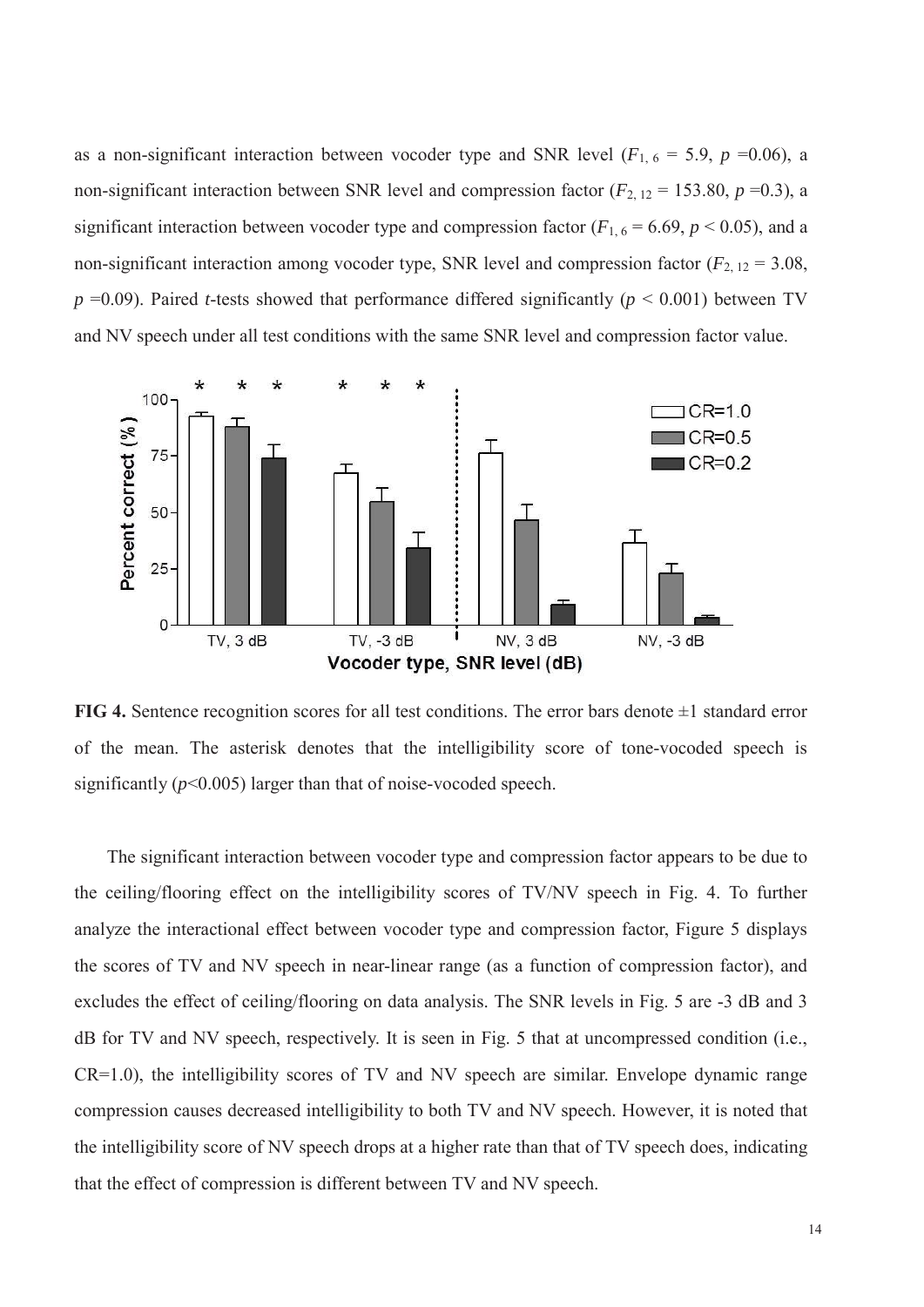

**FIG 5.** Sentence recognition scores for selected test conditions in Fig. 4. The solid and dashed lines show the scores for TV speech at -3 dB and NV speech at 3 dB, respectively. The error bars denote  $\pm 1$  standard error of the mean.

### **IV. DISCUSSION AND CONCLUSIONS**

Prior vocoder simulation studies have demonstrated a perceptual contribution of the temporal envelope to speech intelligibility (e.g., Shannon *et al*. 1995; Dorman *et al*. 1997; Whitmal *et al.*, 2007; Stone *et al.*, 2008; Stone *et al.*, 2011; Chen and Loizou, 2011a). Several factors can be manipulated to control the amount of information that is included in the multiband envelope. In the present work, we assessed how noise suppression and envelope dynamic range compression affect the intelligibility of vocoded speech. We also investigated the effect of carrier signal type on the intelligibility of noise-suppressed and envelope dynamic range-compressed vocoded speech.

### **A. Intelligibility advantage of tone- over noise-vocoded speech**

In Experiments 1 and 2, TV speech was found to be more intelligible than NV speech under the same signal-processing conditions, consistent with earlier studies reporting a perceptual advantage of a tone vocoder over a noise vocoder (e.g., Whitmal *et al*., 2007; Chen and Lau, 2014). We further showed that this advantage persisted even under conditions of envelope waveform distortion (i.e., noise suppression and narrowing of the dynamic range). Taken together,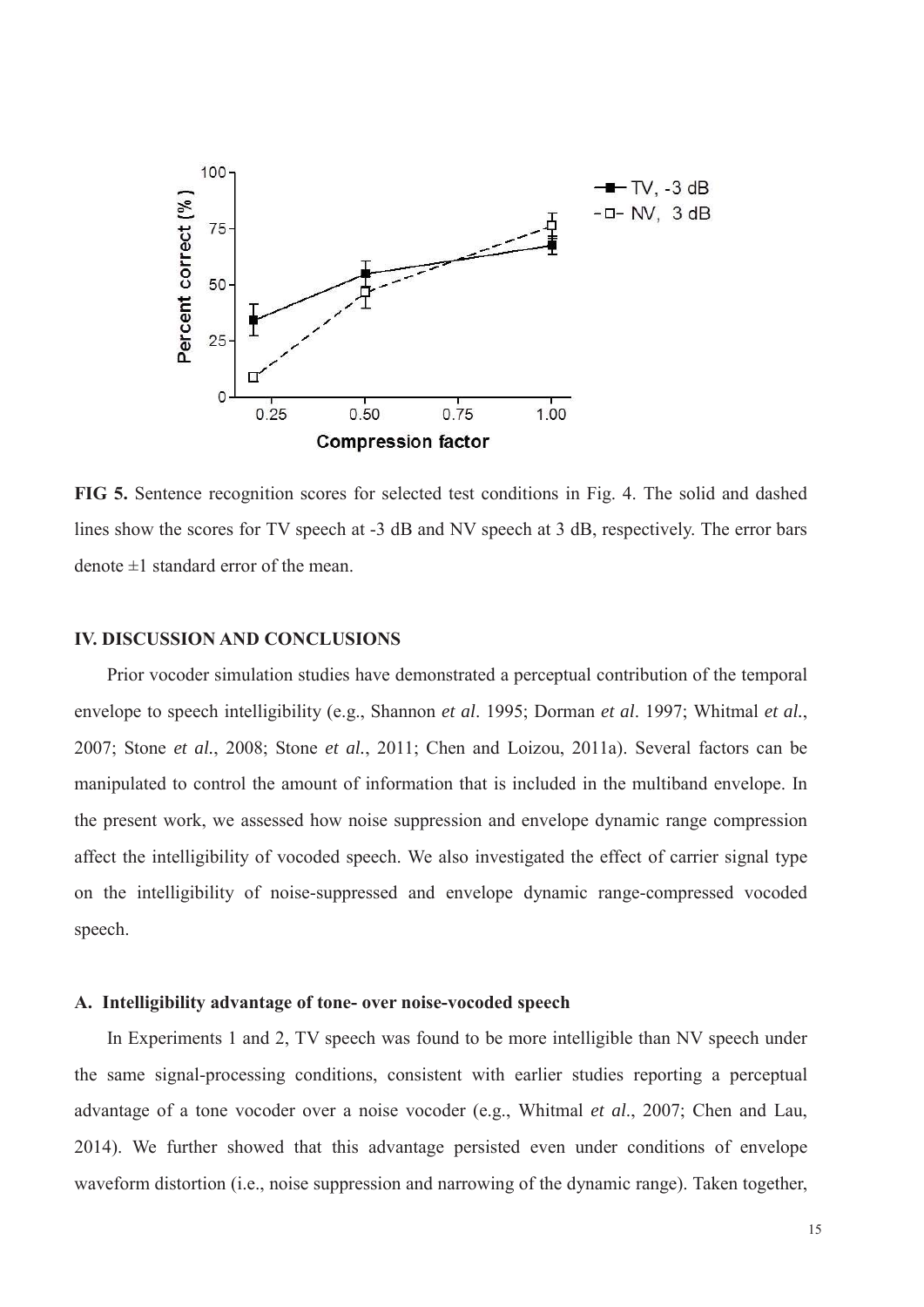these results provide evidence for the notion that there is a perceptional advantage of TV speech not only when processed by the raw vocoder simulation model, but also when there is additional signal processing, such as noise suppression and envelope dynamic range compression.

Two mechanisms may account for the perceptual advantage of TV speech. The first potential mechanism concerns the spectral sidebands that are contained in TV speech when a pure tone is multiplied by the envelope waveform (e.g., Whitmal *et al.*, 2007; Stone *et al.*, 2008). The amplitude-modulated tone carrier has two spectral sidebands, and these sidebands impose a periodic temporal structure in voiced speech segments on the tone-vocoder's output, with the talker's pitch being preserved over most voiced segments (Whitmal *et al.*, 2007). Hence, the spectral sidebands contain an additional cue that is beneficial for speech intelligibility, even when the noise-suppressed envelope contains nonlinear distortions due to noise-suppression processing. The second potential mechanism is related to the difference in intrinsic temporal fluctuations between sine-wave and white-noise carriers. White-noise carriers have intrinsic envelope fluctuations that are absent in sine-wave carriers. Hence, the white-noise carrier, when multiplied by the envelope waveform, may have an additional temporal influence on the envelope waveform and cause a detrimental effect on speech understanding (Stone *et al.*, 2011).

Another factor that might account for the intelligibility difference observed between TV and NV speech might be the tonal quality of Mandarin Chinese. Mandarin differs from English in that a syllable's tone (or F0 contour) is used to differentiate meaning between otherwise similar lexical items (Howie, 1976; Chen and Loizou, 2011b;). Although the F0 contour is the primary cue for lexical tone identification, the tonal envelope waveform also carries important information for tone identification (Luo and Fu, 2004). In this study, the F0 of the target MHINT sentence ranged from 75 Hz to 180 Hz, and the envelope cutoff frequency was set to 200 Hz. Hence, the envelope waveform and the spectral sidebands of tone-vocoded speech may carry important tonal information. However, noise-vocoded speech, due to its use of noise carriers, may influence or distort the envelope waveform.

### **B. Dependence of masker type on the intelligibility of noise-suppressed vocoded speech**

For noise-suppressed wideband speech signals, no improvements in speech intelligibility have been observed for NH listeners (Hu and Loizou, 2007; Li *et al*., 2011). When the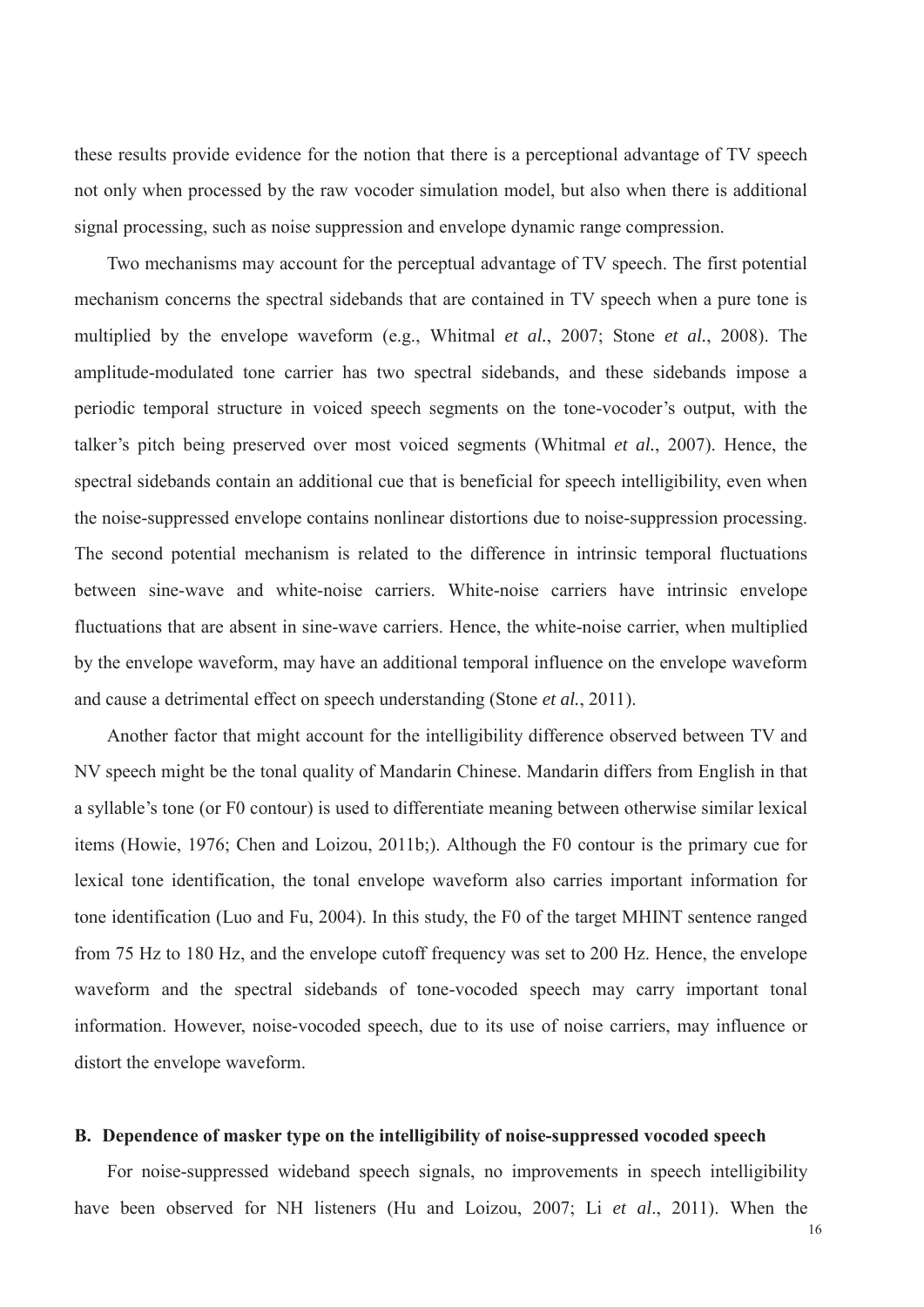noise-suppressed wideband speech signal was processed by a vocoder, we observed masker-dependent intelligibility performance. With an SSN masker, a single-channel noise-suppression algorithm (i.e., Wiener filtering, see Loizou and Kim, 2011) may improve the intelligibility of vocoded speech, regardless of vocoder type. However, when the masker is competing speech (i.e., 2TB), no intelligibility improvement was observed with processing by existing noise-suppression algorithms.

The exact mechanism underlying the presently observed masker-dependent intelligibility performance in vocoded speech is unclear. We hypothesize that noise-suppression processing causes less envelope distortion of speech signals with an SSN masker than with a 2TB masker. When the noise-suppression algorithm was integrated into the vocoding process, this difference in envelope distortion could have accounted for the beneficial effect of noise suppression with steady-state noise corruption and the lack of intelligibility improvement by noise suppression with competing masker corruption. When Chen *et al.* (2015) evaluated the performance of noise-suppression (i.e., the same four single-channel noise-suppression algorithms used in this work) for improving speech recognition by Mandarin-speaking CI users, they tested three types of maskers: SSN, babble, and car noise. They found that although most noise-suppression algorithms could improve Mandarin speech recognition in the presence of noise (e.g., SSN), the algorithms performed differently across different environmental noise conditions. They used an envelope-distortion based objective intelligibility measure (i.e., the normalized covariance measure) to predict CI speech recognition scores and found that an envelope-distortion based intelligibility index could predict the intelligibility of noisy and noise-suppressed speech by CI listeners modestly well (i.e., correlation coefficient 0.81). Similarly, when Baumgärtel *et al*. (2015) evaluated the performance of single-channel noise reduction in the listening scenarios of stationary speech-shaped noise and competing speech, they also found better and worse performance in the stationary noise and competing speech scenarios, respectively. They attributed this masker-differentiated performance to the errors to estimate speech and noise power based on the speech presence probability in single-channel noise reduction processing. Baumgärtel *et al*. noted that in the stationary noise condition, speech and noise power estimates (or the separation of a noisy signal into speech and noise components) worked quite well, whereas in the nonstationary noise (e.g., competing speech) condition, estimation errors occurred and little performance

17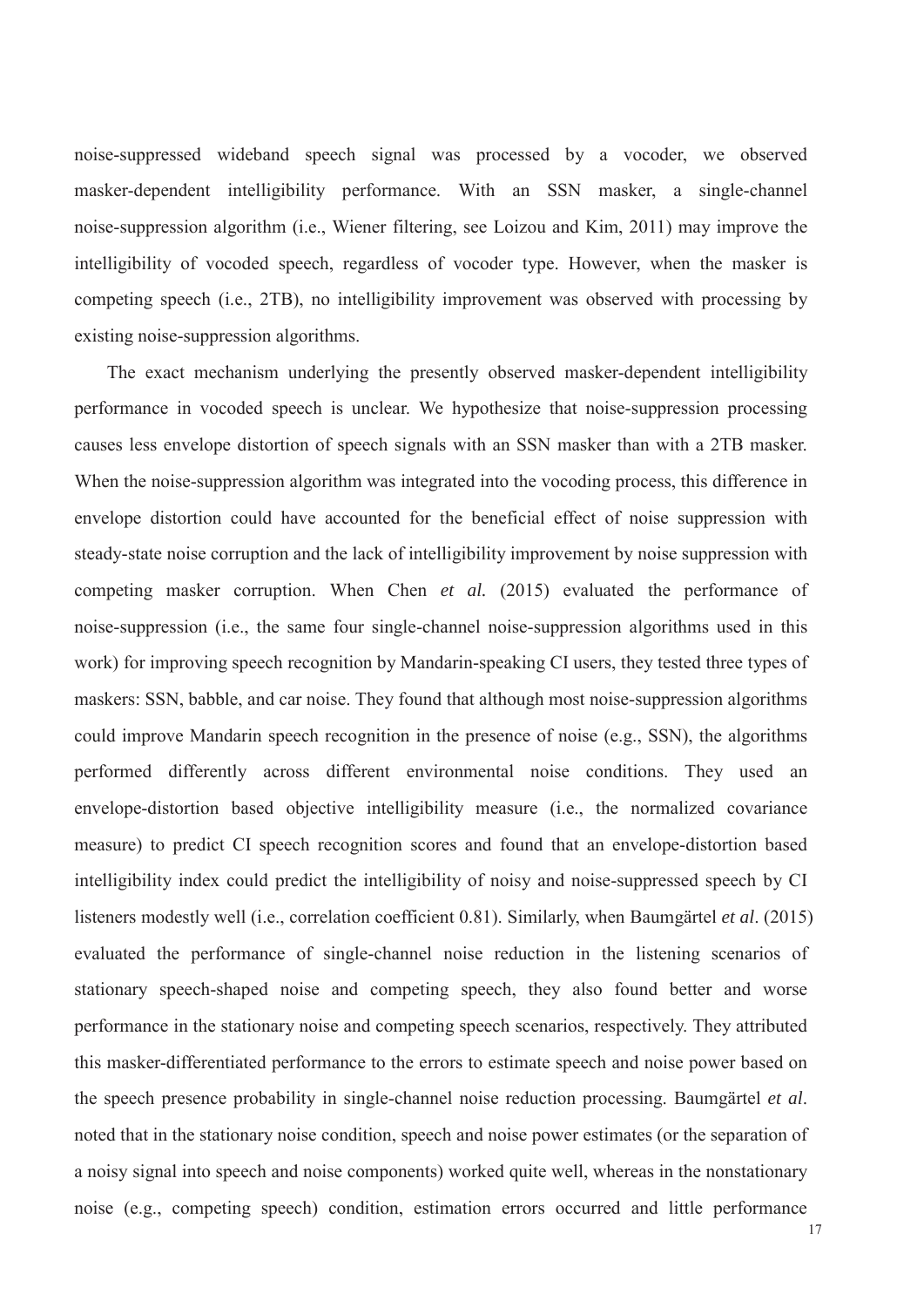improvement was found. Future studies should investigate the degree of envelope waveform distortion generated by processing with existing single-channel noise-suppression algorithms. In addition, two different SNR levels were used for the SSN and 2TB conditions in Experiment 1, i.e., a negative SNR of -2 dB for SSN and a positive SNR of 6 dB for 2TB. It remains to be resolved how this SNR level difference interacts with masker type in determining the intelligibility of noise-suppressed vocoded speech.

### **C. Influence of envelope dynamic range compression on the intelligibility of vocoded speech**

In addition to demonstrating a perceptual advantage of employing a tone carrier over employing a noise carrier in the vocoding process, the present work showed that these two types of vocoded speech were associated with differing responses to envelope dynamic range compression. Dynamic range narrowing has been shown repeatedly to impede speech intelligibility (Fu and Shannon, 1999; Loizou *et al*., 2000; Chen *et al*., 2013). Fu and Shannon (1999) measured phoneme recognition in CI users when the dynamic range of the input speech signals was reduced by either peak clipping or center clipping. The compression strategy in Eq. (1) in the present study follows that in Chen *et al*. (2013), and is similar to that developed in Loizou *et al.* (2000). That is, both compression strategies use a linear transformation to convert the range of the input amplitude envelope to a smaller range of the output amplitude envelope; however, the main differences lie in (1) how the minimum envelope amplitude of the input signal is determined and (2) how the linear transformation is designed. In addition, the compression strategy in Eq. (1) preserves the loudness of the processed speech signal.

The present work further showed that noise-vocoded speech was more negatively affected by reducing the envelope dynamic range. With the same compressed envelope waveform (e.g., compression factor of  $\alpha$  = 0.5 or 0.2 in Fig. 4), noise-vocoded speech showed a much larger drop in intelligibility than did tone-vocoded speech relative to the uncompressed condition (i.e., compression factor of  $\alpha = 1.0$ ). For instance, at 3 dB SNR level, compared to the uncompressed condition, a 6-dB drop of envelope dynamic range reduced intelligibility by 4.6% and 29.8%, and a 14-dB drop reduced intelligibility by 18.8% and 67.5%, for TV and NV speech, respectively (Fig. 5). This result indicates that narrowing the envelope dynamic range has a more negative influence on noise- than on tone-vocoded speech. This finding may not be fully attributed to the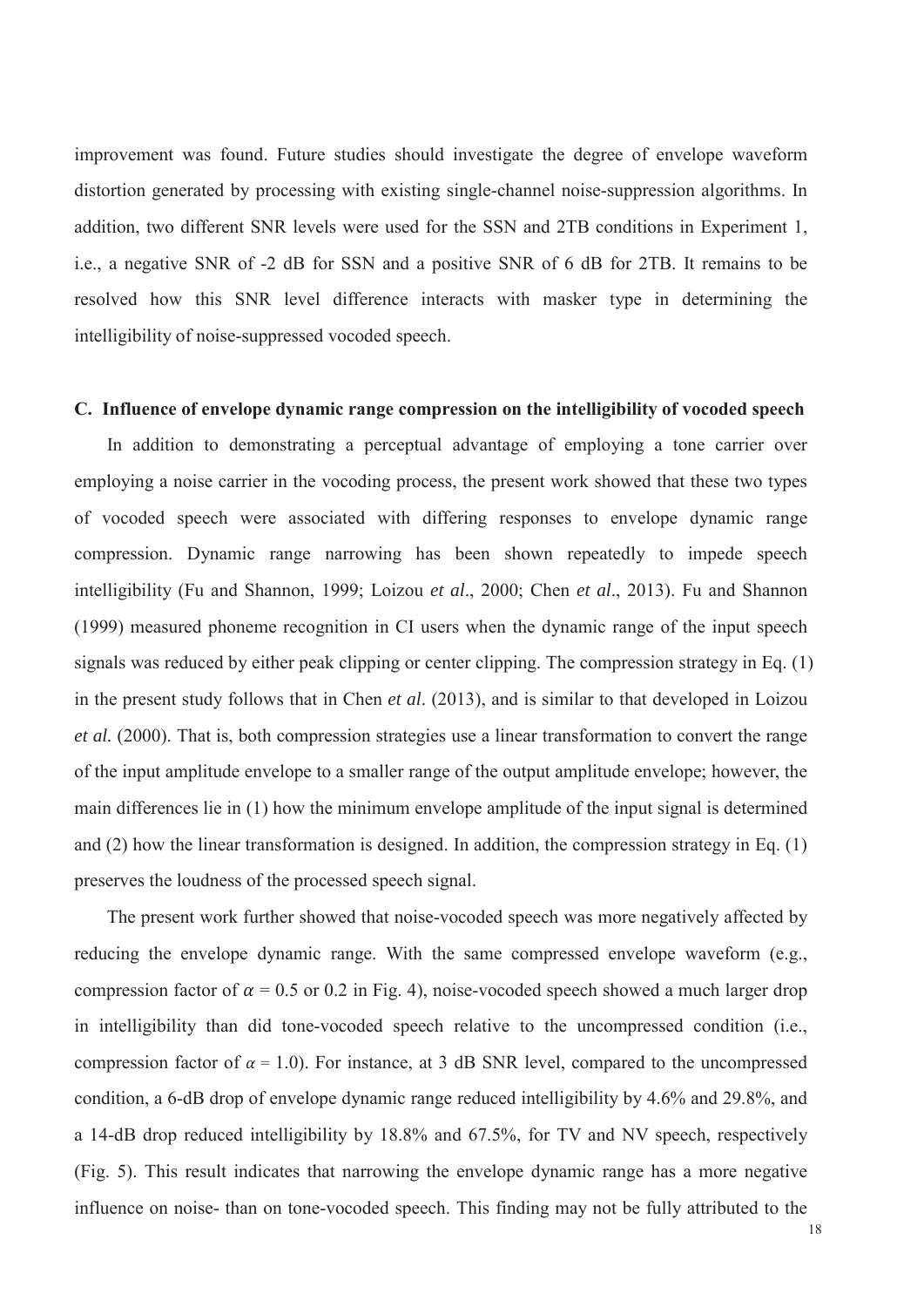confounding factor of saturation or flooring effect when comparing the intelligibility of TV and NV speech (see Fig. 4). Analysis in Fig. 5 excluded the effect of saturation/flooring in intelligibility scores by choosing two different SNR levels for TV and NT speech (i.e., -3 dB and 3 dB, respectively). Again, it is observed in Fig. 5 that NV speech is more susceptible to the influence of reduced envelope dynamic range than TV speech, and its intelligibility score drops at a higher range than TV speech does.

### **D. Implications of vocoder-based acoustic simulation for studies with CIs**

Vocoder simulations have been used for inferring systematically effects of noise suppression and dynamic range compression on speech intelligibility for the purpose of implications in CI listeners (e.g., Lai *et al*., 2015). Researchers have also developed speech-processing strategies for tonal languages (e.g., Mandarin Chinese) and have applied vocoder simulations for assessing their performance (e.g., Luo and Fu, 2006, Lan *et al.*, 2004). Establishing an optimal vocoder for acoustic simulation in CI studies remains an important issue. Although tone-vocoding yields an intelligibility advantage over noise-vocoding, both simulation types may reflect speech intelligibility performance trends with respect to manipulations of acoustic cues. The present study provides evidence of an intelligibility difference between NV and TV speech for NH listeners when an extra signal-processing block is involved in the vocoding process.

The better intelligibility of TV sentences relative to NV sentences may be due, at least in part, to the spectral sidebands contained in TV speech and the absence of intrinsic temporal fluctuations in sine wave carriers. Accordingly, when the vocoding process is combined with another signal-processing block, such as noise suppression or envelope dynamic range compression, it is necessary to consider potential interactions between the nature of the carrier signal and distortion produced during signal processing and how such interactions may impede the performance of the signal. The lower intelligibility of the NV speech might be attributable to envelope distortion caused by noise suppression and/or increased envelope distortion when the noise-suppressed envelope is multiplied by a noise carrier containing noise-like amplitude fluctuation. Conversely, the higher intelligibility of TV Mandarin speech may be due in part to a potential contribution of the spectral sidebands in the tone-vocoding process.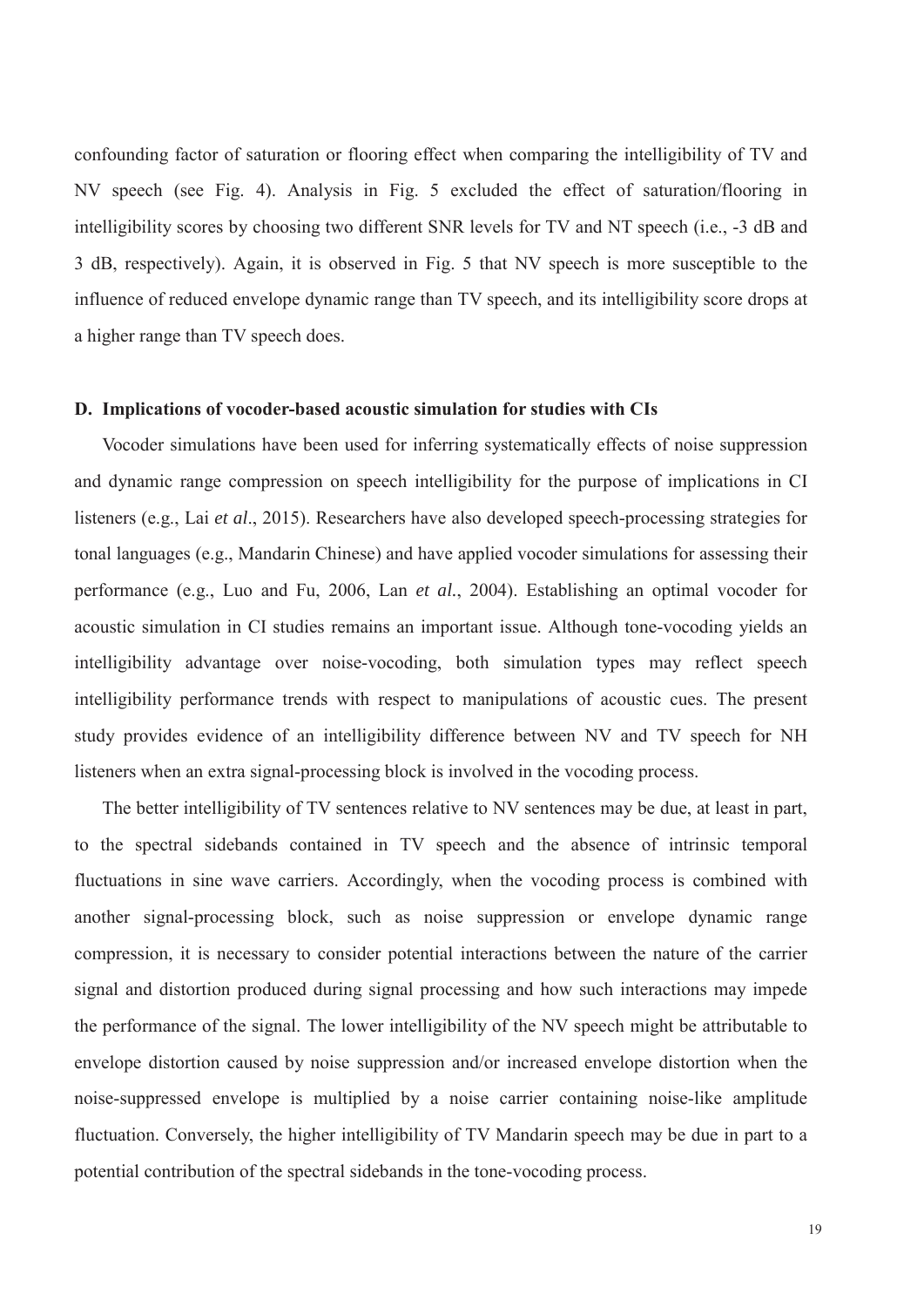Although the tone and noise vocoders implemented in this work mimic speech processing in a CI device, many patient- and device-specific confounds were not addressed, including electrode array insertion, spread of the electrical field generated by the implant, etc. Williges *et al.* (2015) used a modified vocoder to sample the envelope waveform in each channel with either sequential or randomized pulse train. Spatial spread of the electrical field was simulated by multiplying each pulse with a two-sided exponential decaying function; additionally, an auralization step was implemented to mimic the transfer of signals in each channel to their respective positions along the cochlea. This vocoder implementation provides a realistic simulation of the technical and physiological steps of signal processing in CI listeners. Future work should investigate the effect of modelling such physiologically-inspired features on the results presented here.

### **E. Limitations of the present work**

First, the present work was focused selectively on the effects of noise-suppression and envelope dynamic range compression on the intelligibility of vocoded sentences. Many other factors that may affect the performance of these two vocoder types were not considered, such as envelope cutoff frequency, the number of channels, and filter width. Notably, Rosen *et al*. (2015) showed that a noise vocoder yielded a higher intelligibility than a tone vocoder for a small number of channels (i.e., 2–5). Second, the contribution of the selected cutoff frequency (200 Hz in this study) for extracting the envelope waveform needs to be further investigated. With a 200-Hz cutoff frequency, the original signal (envelope, and a portion of full-wave rectified fine structure waveform) is preserved through channel one (with cutoff frequencies of 80 Hz and 221 Hz) with the tone vocoder, but not with the noise vocoder which adds noisy fluctuations. Third, the tone vocoder modulates the carrier sinusoids in each frequency channel, i.e., the narrow-band signals. The noise vocoder, however, modulates white noise in each channel and then the amplitude-modulated white noises are bandpass-filtered; or the noise vocoder modulates wideband signals. Hence, it is possible that the aforementioned relative intelligibility deficit of noise-vocoded speech simulations may be due, perhaps in part, to the additional narrowband filtering of the amplitude modulation that occurs at the end of the noise vocoding process. Fourth, the present work used the envelope dynamic range compression strategy developed by Chen *et al.*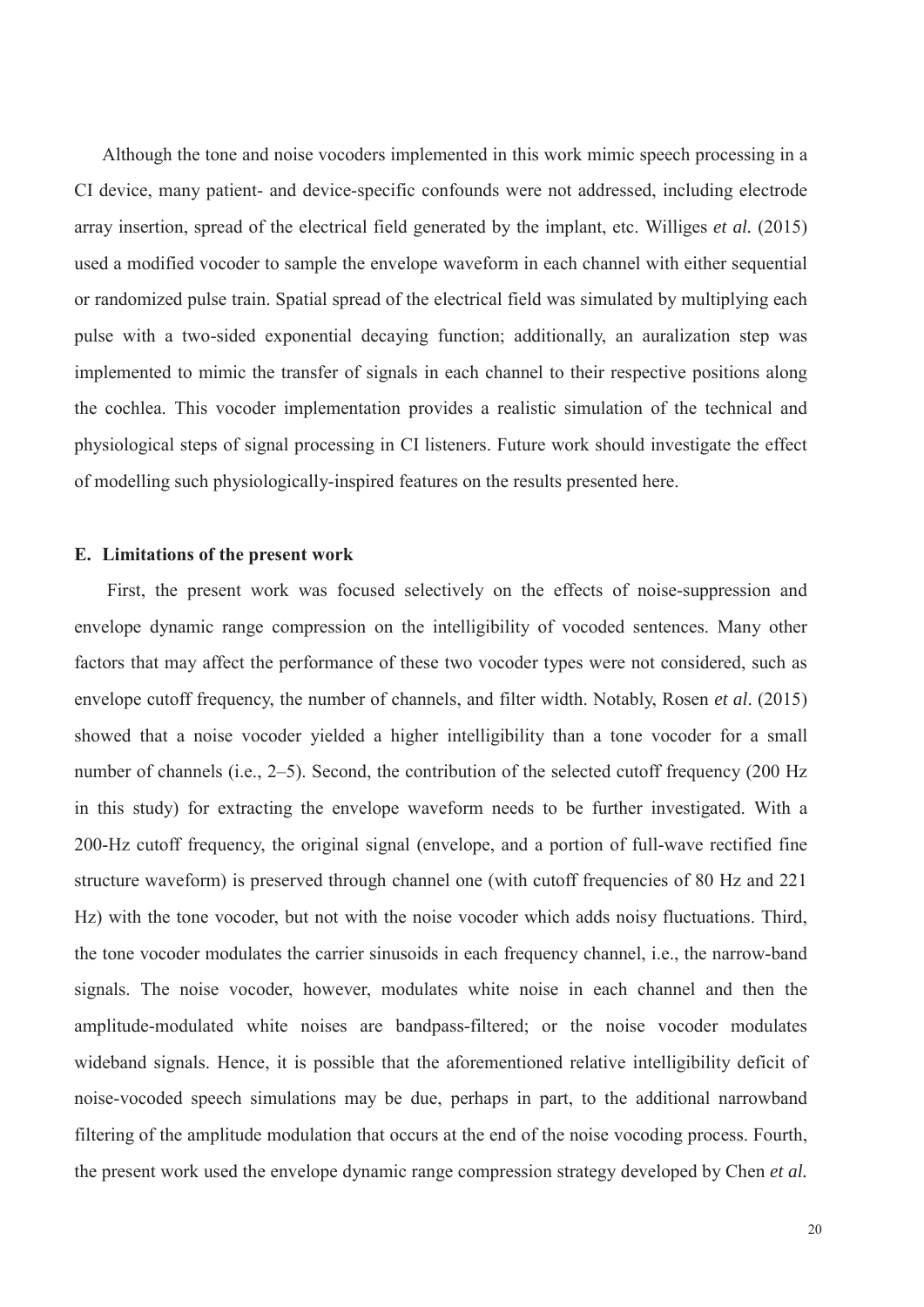(2013). It is possible that a different pattern of results would be obtained with the use of alternative compression strategies.

In conclusion, the present work assessed the effects of noise suppression and envelope dynamic range compression on the intelligibility of vocoded Mandarin sentences, and compared the intelligibility of tone- versus noise-vocoded speech. The following conclusions can be drawn:

- 1) Under all test conditions, tone-vocoded Mandarin sentences showed higher intelligibility scores than did noise-vocoded sentences. This perceptual advantage is consistent with earlier findings. The present study extends this result to vocoded speech that was processed through a noise-suppression algorithm and through envelope dynamic range compression. The perceptual advantage of tone-vocoded Mandarin speech might be attributable to the spectral sidebands contained in tone-vocoded speech and the influence of the amplitude fluctuation of a noise carrier.
- 2) The intelligibility benefit of noise suppression on both tone- and noise-vocoded speech was dependent upon the masker type employed. When corrupted by a steady-state noise, existing single-channel noise-reduction algorithms (e.g., Wiener filtering) might cause intelligibility improvement. However, when corrupted by a competing masker (e.g., two-talker babble), most existing noise-suppression algorithms did not yield intelligibility improvement.
- 3) While the envelope dynamic range was narrowed, both tone- and noise-vocoded speech showed reduced intelligibility performance. However, noise-vocoded speech was more negatively influenced by envelope dynamic range compression, yielding a substantial intelligibility gap between tone- and noise-vocoded speech.
- 4) When additional signal processing is involved in vocoder simulations, interpreting the functional contribution of this processing should be done cautiously. The nature of the carrier signal in the vocoding process and the envelope distortion caused during signal processing may jointly affect the intelligibility of vocoded speech.

### **ACKNOWLEDGEMENTS**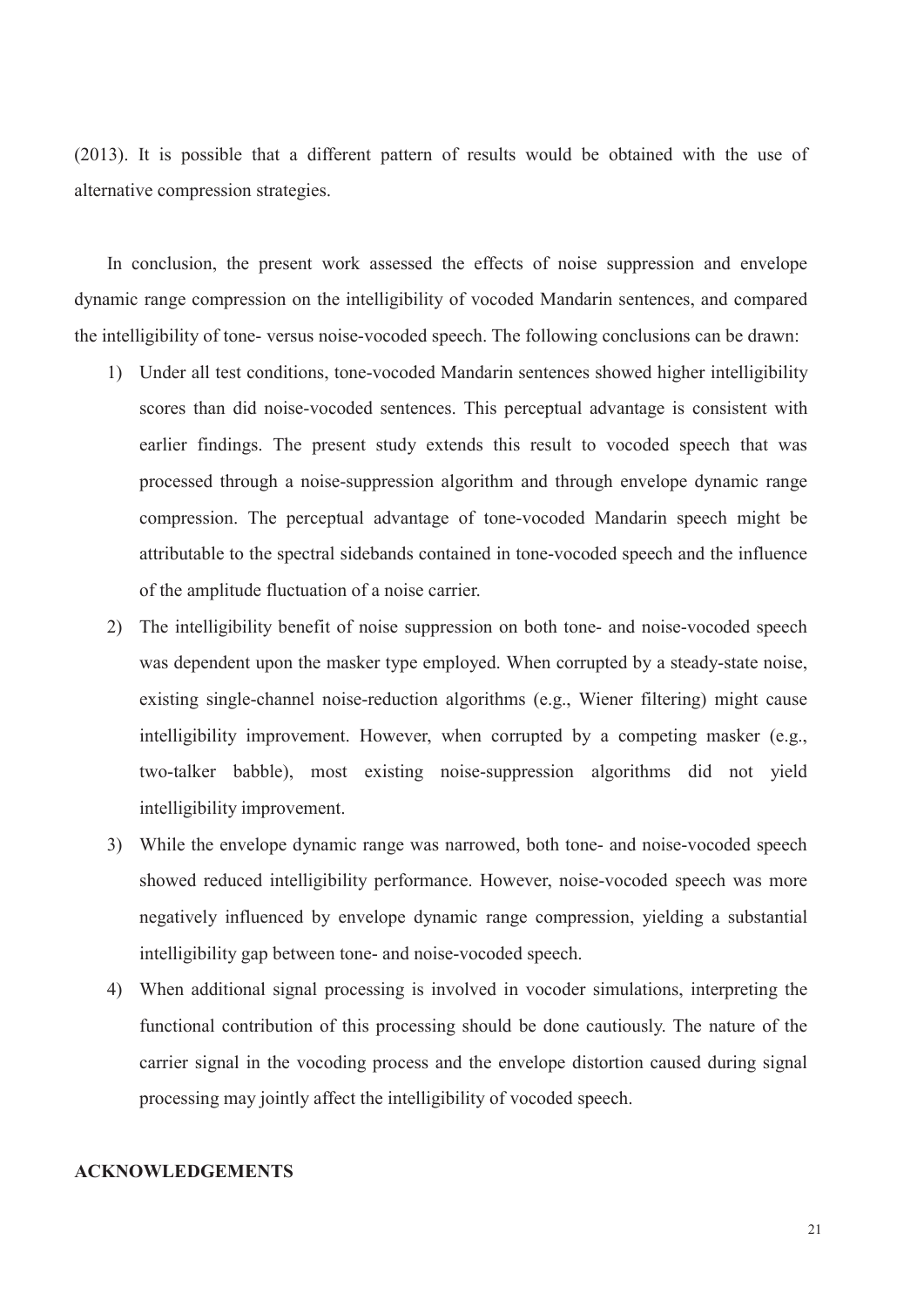This work was supported by the National Nature Science Foundation of China (Grant No. 61571213), and the Basic Research Foundation of Shenzhen (Grant No. JCYJ20160429191402782).

- Baumgärtel, R. M., Krawczyk-Becker, M., Marquardt, D., Völker, C., Hu, H., Herzke, T., Coleman, G., Adiloğlu, K., Ernst, S. M, Gerkmann, T., Doclo, S., Kollmeier, B., Hohmann, V., Dietz, M. (**2015**). "Comparing Binaural Pre-processing Strategies I: Instrumental Evaluation," Trends Hear. **19**, 1–16.
- Carhart, R., Tillman, T. W., and Johnson, K. R. (**1967**). "Release of masking for speech through interaural time delay," J. Acoust. Soc. Am. **42**, 124–138.
- Chen, F., Hu, Y., and Yuan, M. (**2015**). "Evaluation of noise reduction methods for speech recognition by Mandarin-speaking cochlear implant listeners," Ear Hear. **36**, 61–71.
- Chen, F., and Lau, A. H. Y. (**2014**). "Effect of vocoder type to Mandarin speech recognition in cochlear implant simulation," in *International Symposium on Chinese Spoken Language Processing*, pp. 551–554.
- Chen, F., Wong, L. L., Qiu, J., Liu, Y., Azimi, B., and Hu, Y. (**2013**). "The contribution of matched envelope dynamic range to the binaural benefits in simulated bilateral electric hearing," J. Speech Language Hear. Research **56**, 1166–1174.
- Chen, F., and Loizou, P. C. (**2011a**). "Predicting the intelligibility of vocoded speech," Ear Hear. **32**, 3281–3290.
- Chen, F., and Loizou, P. C. (**2011b**). "Predicting the intelligibility of vocoded and wideband Mandarin Chinese," J. Acoust. Soc. Am. **129**, 3281–3290.
- Dorman, M. F., Loizou, P. C., and Rainey, D. (**1997**). "Speech intelligibility as a function of the number of channels of stimulation for signal processors using sine-wave and noise-band outputs," J. Acoust. Soc. Am. **102**, 2403–2411.
- Ephraim, Y., and Malah, D. (**1985**). "Speech enhancement using a minimum mean-square error log-spectral amplitude estimator," IEEE Trans. Acoust., Speech, Signal Process. ASSP-**33**, 443–445.
- Fu, Q. J., Chinchilla, S., and Galvin, J. J. (**2004**). "The role of spectral and temporal cues in voice gender discrimination by normal-hearing listeners and cochlear implant users," J. Asso.

22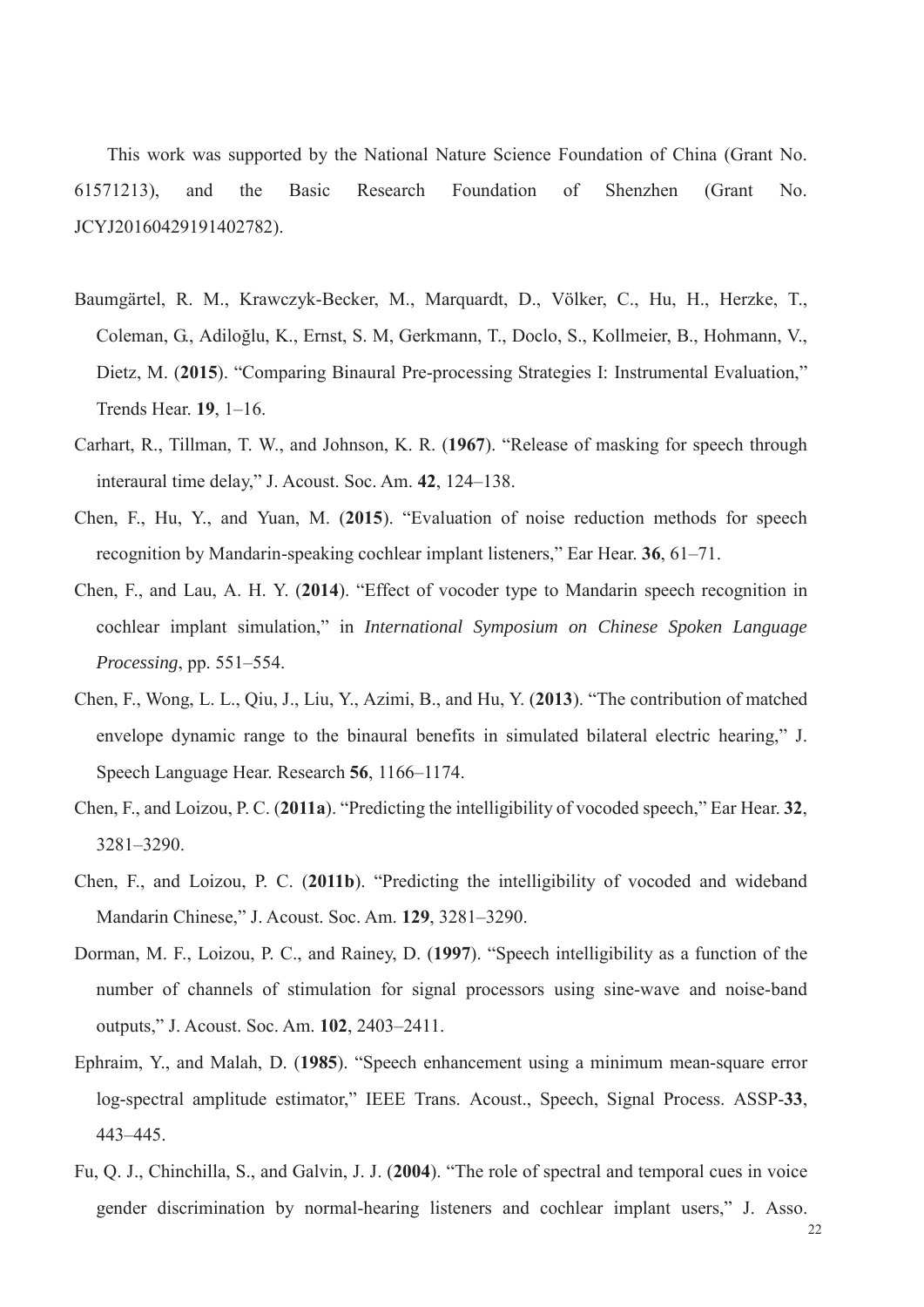Research Oto. **5**, 253–260.

- Fu, Q. J., and Shannon, R. V. (**1999**). "Effect of acoustic dynamic range on phoneme recognition in quiet and noise by cochlear implant users," J. Acoust. Soc. Am. **106**, EL65–EL70.
- Gonzalez, J., and Oliver, J. C. (**2005**). "Gender and speaker identification as a function of the number of channels in spectrally reduced speech," J. Acoust. Soc. Am. **118**, 461–470.
- Howie, J.M. (**1976**). *Acoustical studies of Mandarin Vowels and Tones* (Cambridge University Press, Cambridge, England), pp. 1–308.
- Hu, Y., and Loizou, P. (**2003**). "A generalized subspace approach for enhancing speech corrupted by colored noise," IEEE Trans. Speech Audio Process. **11**, 334–341.
- Hu, Y., and Loizou, P. C. (**2007**). "A comparative intelligibility study of single-microphone noise reduction algorithms," J. Acoust. Soc. Am. **122**, 1777–1786.
- Kamath, S., and Loizou, P. (**2002**). "A multi-band spectral subtraction method for enhancing speech corrupted by colored noise," in *Proceedings of the IEEE International Conference on Acoustics, Speech, and Signal Processing*, pp. IV–4164.
- Kasturi, K., and Loizou, P. C. (**2007**). "Effect of filter spacing on melody recognition: acoustic and electric hearing," J. Acoust. Soc. Am. **122**, 29–34.
- Lai, Y. H., Tsao, Y., and Chen, F. (**2015**). "Effects of adaptation rate and noise suppression on the intelligibility of compressed-envelope based speech," PLOS ONE **10**, e133519.
- Lan, N., Nie, K., Gao, S., and Zeng, F. G. (**2004**). "A novel speech-processing strategy incorporating tonal information for cochlear implants," IEEE Trans. Biomed. Eng. **52**, 752–760.
- Li, J., Yang, L., Zhang, J., Yan, Y., Hu, Y., Akagi, M., and Loizou, P. C. (**2011**). "Comparative intelligibility investigation of single-channel noise-reduction algorithms for Chinese, Japanese, and English," J. Acoust. Soc. Am. **129**, 3291–3301.
- Loizou, P. C. (**2007**). Speech Enhancement: Theory and Practice (CRC, Boca Raton, FL), pp. 1–689.
- Loizou, P. C., and Kim, G. (**2011**). "Reasons why current speech-enhancement algorithms do not improve speech intelligibility and suggested solutions," IEEE Trans. Audio Speech Lang Process. **19**, 47–56.
- Loizou, P. C., Dorman, M., and Fitzke, J. (**2000**). "The effect of reduced dynamic range on speech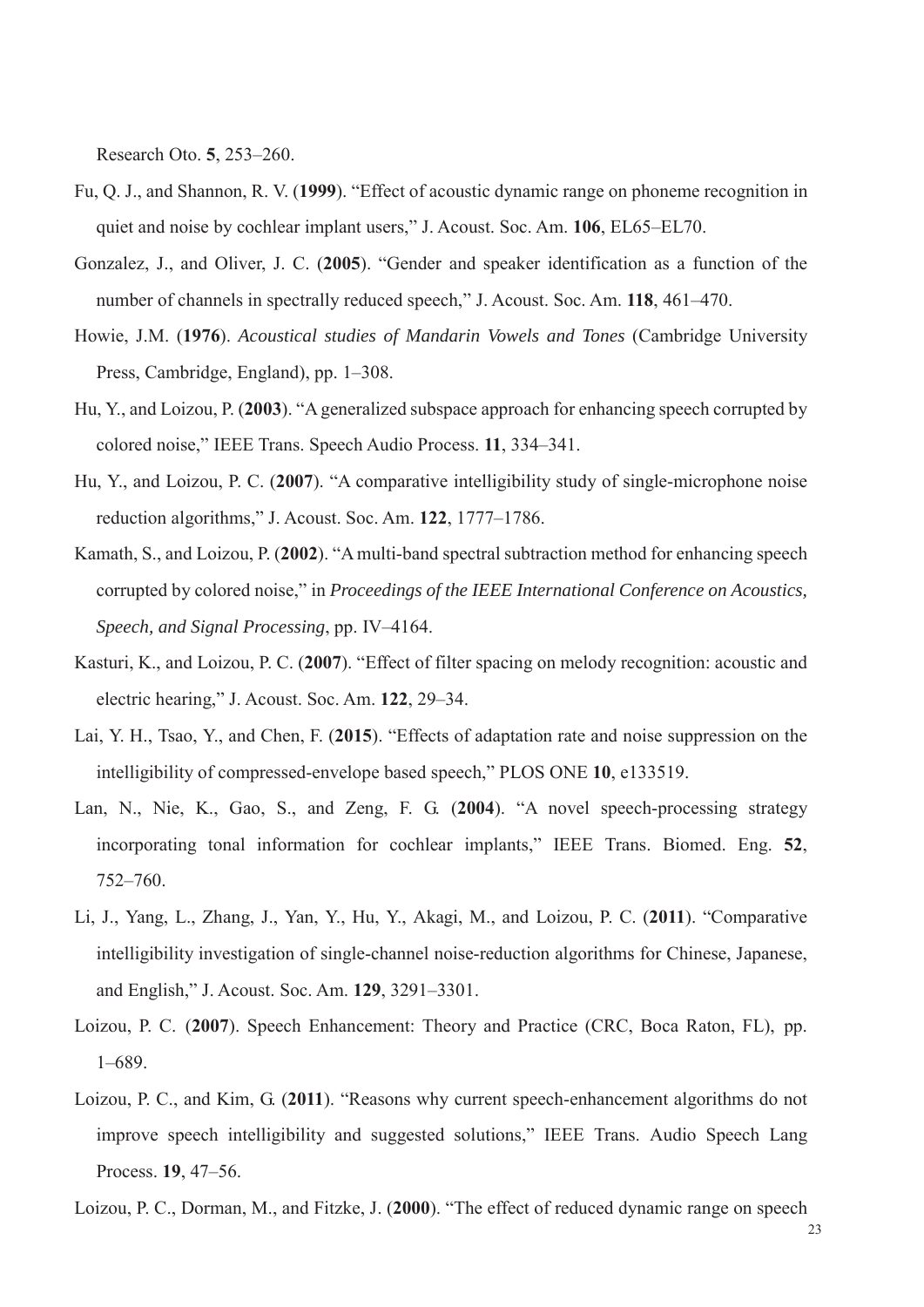understanding: implications for patients with cochlear implants," Ear Hear. **21**, 25–31.

- Luo, X., and Fu, Q. J (**2006**). "Contribution of low-frequency acoustic information to Chinese speech recognition in cochlear implant simulations," J. Acoust. Soc. Am. **120**, 2260–2266.
- Luo, X., and Fu, Q. J (**2004**). "Enhancing Chinese tone recognition by manipulating amplitude envelope: Implications for cochlear implants," J. Acoust. Soc. Am. **116**, 3659–3667.
- Rosen, S., Zhang, Y., and Speers, K. (**2015**). "Spectral density affects the intelligibility of tone-vocoded speech: Implications for cochlear implant simulations," J. Acoust. Soc. Am. **138**, EL318–EL323.
- Scalart, P., and Filho, J. (**1996**). "Speech enhancement based on a priori signal to noise estimation," in *Proceedings of the IEEE International Conference on Acoustics, Speech, and Signal Processing*, pp. 629–632.
- Shannon, R. V., Zeng, F. G., Kamath, V., Wygonski, J., and Ekelid, M. (**1995**). "Speech recognition with primarily temporal cues," Science **270**, 303–304.
- Souza, P., and Rosen, S. (**2009**). "Effects of envelope bandwidth on the intelligibility of sine- and noise-vocoded speech," J. Acoust. Soc. Am. **126**, 792–805.
- Stone, M. A., Füllgrabe, C., Mackinnon, R. C., and Moore, B. C. (**2011**). "The importance for speech intelligibility of random fluctuations in 'steady' background noise," J. Acoust. Soc. Am. **130**, 2874–2881.
- Stone, M. A., Füllgrabe, C., Moore, B. C. (**2008**). "Benefit of high-rate envelope cues in vocoder processing: Effect of number of channels and spectral region," J. Acoust. Soc. Am. **124**, 2272–2282.
- Studebaker, G. A. (**1985**). "A 'rationalized' arcsine transform," J. Speech Hear Research **28**, 455–462.
- Watson, C. S. (**2005**). "Some comments on informational masking," Acta Acust **91**, 502–512.
- Whitmal, N. A., Poissant, S. F., Freyman, R. L., and Helfer, K. S. (**2007**). "Speech intelligibility in cochlear implant simulations: Effects of carrier type, interfering noise, and subject experience," J. Acoust. Soc. Am. **122**, 2376–2388.
- Williges, B., Dietz, M., Hohmann, V., and Jürgens, T. (**2015**). "Spatial release from masking in simulated cochlear implant users with and without access to low-frequency acoustic hearing," Trends Hear. **19**, 1–14.